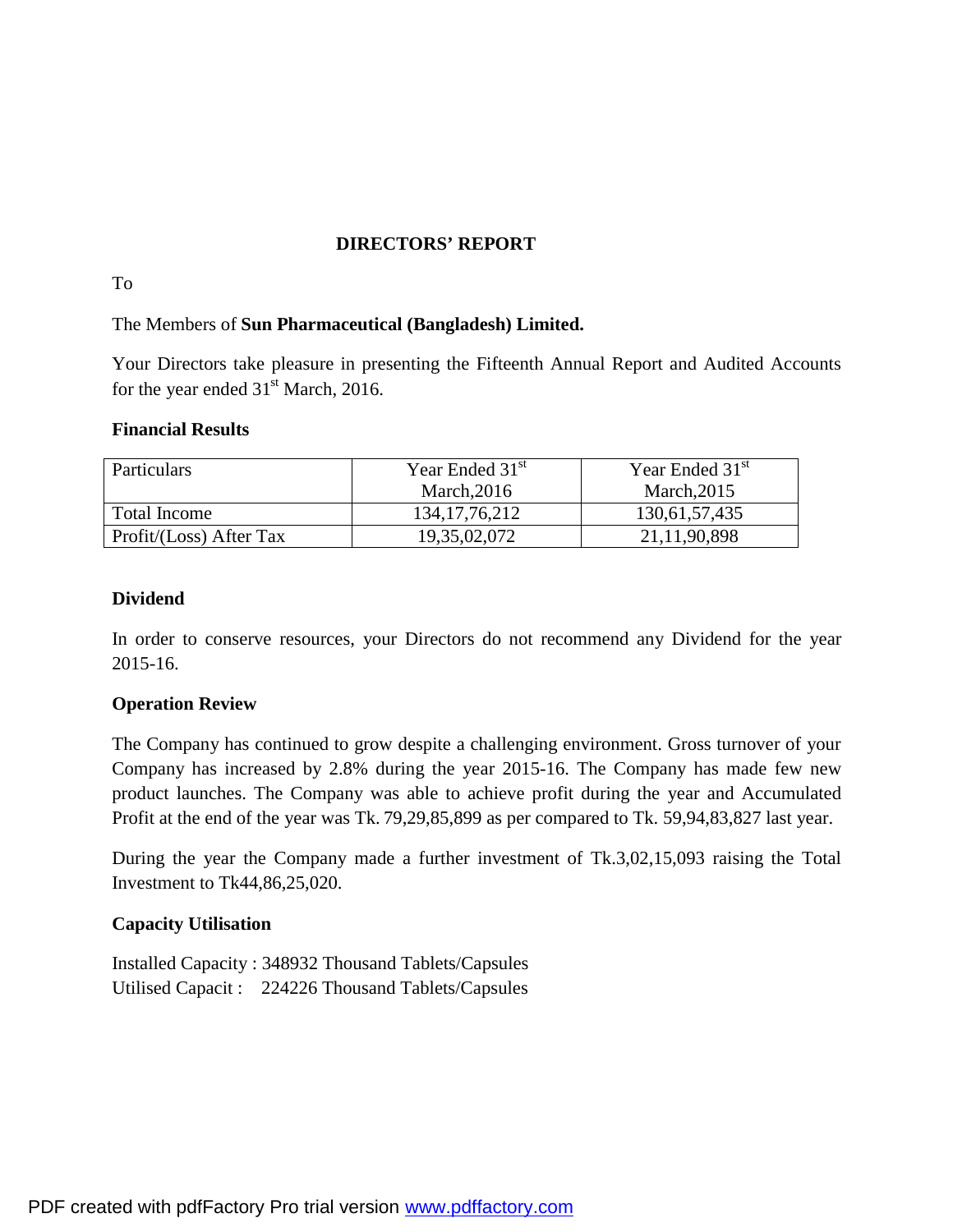### **Auditors**

Your Company's Auditors, M/s Ahmed Mashuque & Co, Chartered Accountants, Dhaka, retire at the conclusion of the forthcoming Annual General Meeting and being eligible have offered themselves for reappointment as auditors of the Company for the year 2016-17.

### **Acknowledgements**

Your Directors acknowledge the impeccable service rendered by the employees of the Company at all levels towards its overall success. The Directors also take this opportunity to place on record their appreciation to the Shareholders, Board of Investment, Bankers and members of medical profession for their continued support and valuable cooperation to the Company.

For and On behalf of Board of Directors

Date:  $27<sup>th</sup>$  April'2016

Dhaka Managing Director Director

(Sukumar Ranjan Ghosh) (Sailesh T Desai)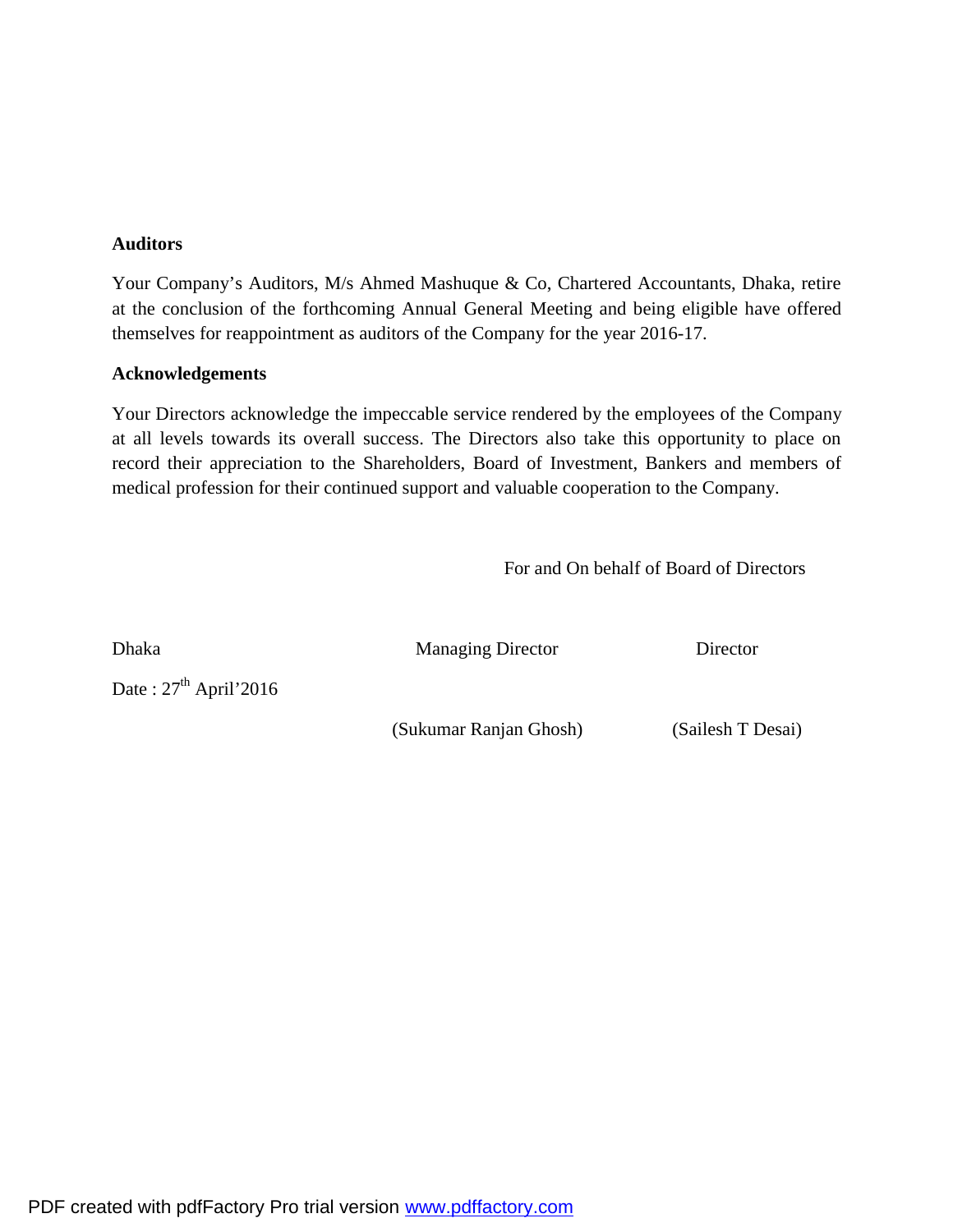# **Independent Auditors' report to the shareholders of Sun Pharmaceutical (Bangladesh) Limited**

### **Report on the Financial Statements**

We have audited the accompanying financial statements of Sun Pharmaceutical (Bangladesh) Limited, which comprise the statement of financial position as at 31 March 2016, and statement of profit or loss and other comprehensive income, statement of changes in equity and statement of cash flows for the year then ended, and notes, comprising accounting policies and other explanatory information.

### **Management's Responsibility for the Financial Statements**

Management is responsible for the preparation and fair presentation of these financial statements in accordance with Bangladesh Financial Reporting Standards, and for such internal control as management determines is necessary to enable the preparation of financial statements that are free from material misstatement, whether due to fraud or error.

### **Auditors' Responsibility**

Our responsibility is to express an opinion on these financial statements based on our audit. We conducted our audit in accordance with Bangladesh Standards on Auditing. Those standards require that we comply with the ethical requirements and plan and perform the audit to obtain reasonable assurance about whether the financial statements are free from material misstatement.

An audit involves performing procedures to obtain audit evidence about the amounts and disclosures in the financial statements. The procedures selected depend on the auditors' judgment, including the assessment of the risks of material misstatement of the financial statements, whether due to fraud or error. In making those risk assessments, the auditor considers internal control relevant to the entity's preparation and fair presentation of the financial statements in order to design audit procedures that are appropriate in the circumstances, but not for the purpose of expressing an opinion on the effectiveness of the entity's internal control. An audit also includes evaluating the appropriateness of accounting policies used and the reasonableness of accounting estimates made by the management, as well

We believe that the audit evidence we have obtained is sufficient and appropriate to provide a basis for our unqualified audit opinion.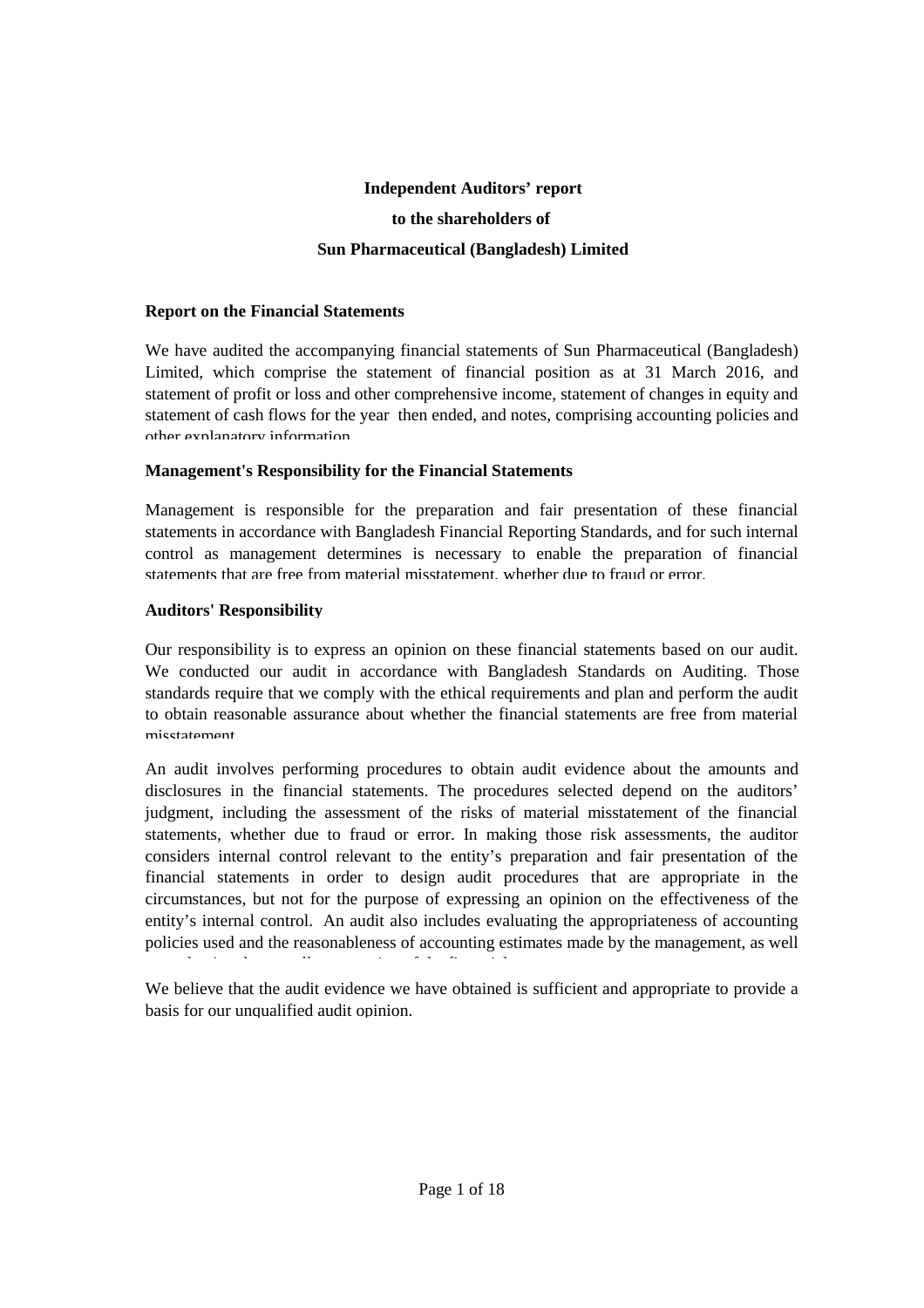### **Opinion**

In our opinion, the financial statements present fairly, in all material respects, the financial position of Sun Pharmaceutical (Bangladesh) Limited as at 31 March 2016, and its financial performance and its cash flows for the year then ended in accordance with Bangladesh Financial Reporting Standards.

## **Report on Other Legal and Regulatory Requirements**

In accordance with the Companies Act, 1994 we also report that:

- a) we have obtained all the information and explanations which to the best of our knowledge and belief were necessary for the purposes of our audit and made due verification thereof;
- b) in our opinion, proper books of account as required by law have been kept by the company so far as it appeared from our examination of those books; and
- c) the company's statement of financial position and statement of profit or loss and other comprehensive income dealt with by the report are in agreement with the books of account.

Dated

20 Comrade Moni Singha Road **Ahmed Mashuque & Co.** Dhaka, **Chartered Accountants**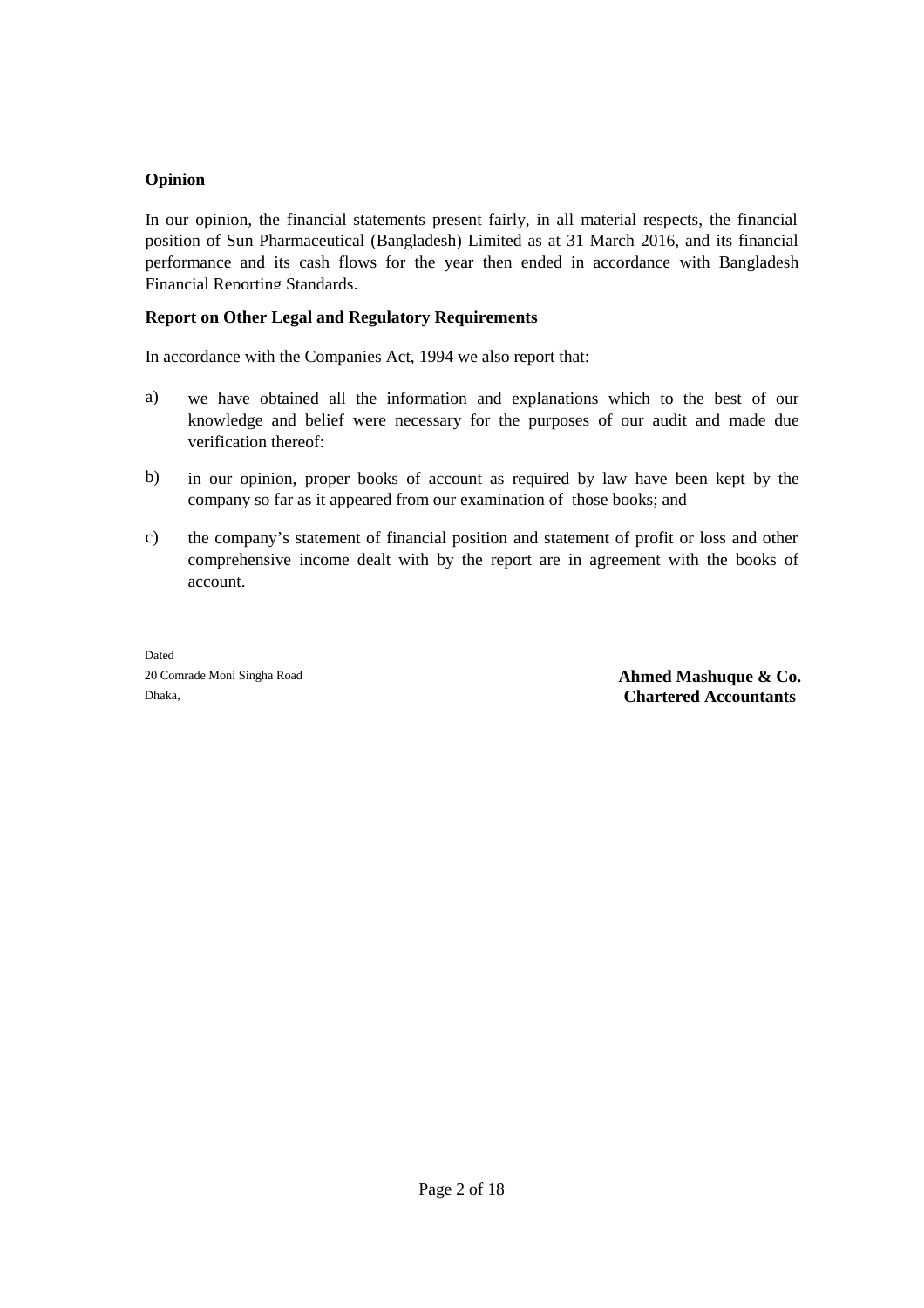### **Sun Pharmaceutical (Bangladesh) Limited As at 31 March 2016 Statement of financial position**

|                                              | <b>Notes</b> | 31-Mar-16     | 31-Mar-15     |
|----------------------------------------------|--------------|---------------|---------------|
|                                              |              | Taka          | Taka          |
| <b>ASSETS</b>                                |              |               |               |
| <b>Non current assets</b>                    |              |               |               |
| Property, plant and equipment-carrying value | 6            | 316, 335, 427 | 306,416,022   |
| Capital work-in-progress                     |              | 17,648,918    | 1,111,230     |
| Long term deposits deposits                  |              | 783,150       | 963,150       |
|                                              |              | 334,767,495   | 308,490,402   |
| <b>Current assets</b>                        |              |               |               |
| <b>Inventories</b>                           | 7            | 412,521,638   | 314,835,347   |
| Trade and other receivables                  | 8            | 30,740,995    | 36,469,508    |
| Cash and cash equivalents                    | 9            | 548,246,240   | 425,610,459   |
| Advances, deposits and prepayments           | 10           | 79,181,632    | 53,340,108    |
|                                              |              | 1,070,690,505 | 830,255,422   |
| <b>TOTAL ASSETS</b>                          |              | 1,405,458,000 | 1,138,745,824 |
| <b>EQUITY AND LIABILITIES</b>                |              |               |               |
| <b>Equity</b>                                |              |               |               |
| Share capital                                | 11           | 60,000,000    | 60,000,000    |
| Share money deposits                         | 12           | 56,929,462    | 56,929,462    |
| Retained earnings                            |              | 792,985,899   | 599,483,827   |
| <b>Total equity</b>                          |              | 909,915,361   | 716,413,289   |
| <b>Liability</b>                             |              |               |               |
| <b>Non current liabilities</b>               |              |               |               |
| Deferred tax liabilities                     | 13           | 60,817,362    | 56,529,818    |
|                                              |              | 60,817,362    | 56,529,818    |
| <b>Current liabilities</b>                   |              |               |               |
| Liabilities for expenses and other           | 14           | 406,105,774   | 326,514,580   |
| Current tax liabilities                      | 15           | 28,619,503    | 39,288,138    |
|                                              |              | 434,725,277   | 365,802,718   |
| <b>Total liabilities</b>                     |              | 495,542,639   | 422,332,535   |
| <b>TOTAL EQUITY AND LIABILITIES</b>          |              | 1,405,458,000 | 1,138,745,824 |

*These financial statements should be read in conjunction with the annexed notes.* 

### **Managing Director CONSERVING MANAGING MANAGING DIRECT Director**

### **Manager Finance & Operations**

*As per our annexed report of same date.*

**Dated Dhaka**  **Ahmed Mashuque & Co. Chartered Accountants**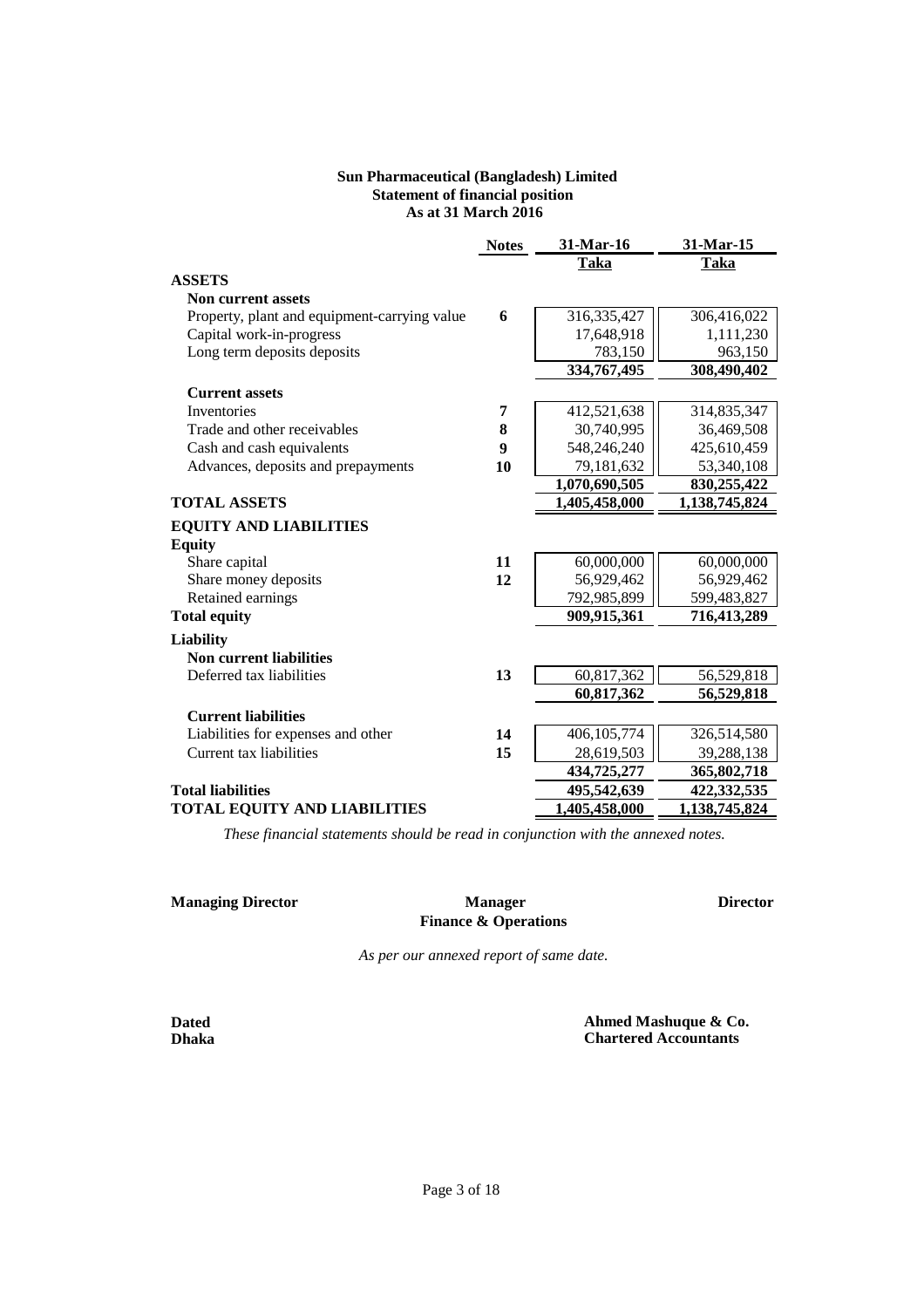### **Sun Pharmaceutical (Bangladesh) Limited Statement of profit or loss and other comprehensive income For the year ended 31 March 2016**

|                                                                   |              | <b>Amount in Taka</b> |               |  |
|-------------------------------------------------------------------|--------------|-----------------------|---------------|--|
|                                                                   | <b>Notes</b> | 2015-2016             | 2014-2015     |  |
| <b>Revenue</b>                                                    |              |                       |               |  |
| <b>Net Sales Revenue</b>                                          |              | 1,331,290,812         | 1,295,047,219 |  |
| Other income                                                      | 16           | 566,370               | 336,246       |  |
|                                                                   |              | 1,331,857,182         | 1,295,383,465 |  |
| <b>Less: Expenditures</b>                                         |              |                       |               |  |
| Cost of materials                                                 | 17           | 380, 351, 481         | 395,656,428   |  |
| Personnel cost                                                    | 18           | 208, 653, 726         | 171,963,945   |  |
| Operating and other expenses                                      | 19           | 97,312,284            | 111,769,519   |  |
| Selling, marketing and distribution expenses                      | 20           | 315,859,881           | 260,529,774   |  |
| Depreciation                                                      | 6            | 21,482,224            | 17,785,908    |  |
| Finance costs                                                     |              |                       | 28,303        |  |
|                                                                   |              | 1,023,659,596         | 957,733,877   |  |
| <b>Profit From Operations</b>                                     |              | 308,197,586           | 337,649,588   |  |
| Add: Interest income                                              |              | 9,919,030             | 10,773,970    |  |
| <b>Profit before contribution to Workers' Profit</b>              |              |                       |               |  |
| <b>Participation &amp; Welfare Fund</b>                           |              | 318,116,616           | 348, 423, 558 |  |
| Less: Contribution to Workers' profit                             |              |                       |               |  |
| participation fund                                                | 21           | 15,148,410            | 16,591,598    |  |
| <b>Profit before Tax</b>                                          |              | 302,968,206           | 331,831,960   |  |
| Less: Income tax expense:                                         |              |                       |               |  |
| Current tax                                                       |              | 105,178,590           | 114,654,608   |  |
| Deferred tax                                                      | 13           | 4,287,544             | 5,986,454     |  |
| Profit after Tax transferred to statement of<br>changes in equity |              | 193,502,072           | 211,190,898   |  |
| Earning per share                                                 | 26           | 322.50                | 351.98        |  |
| Number of Shares used to compute EPS                              |              | 600,000               | 600,000       |  |

*These financial statements should be read in conjunction with the annexed notes.*

**Managing Director Director Director Manager Finance & Operations**

*As per our annexed report of same date.*

**Dated: Dhaka**

 **Chartered Accountants Ahmed Mashuque & Co.**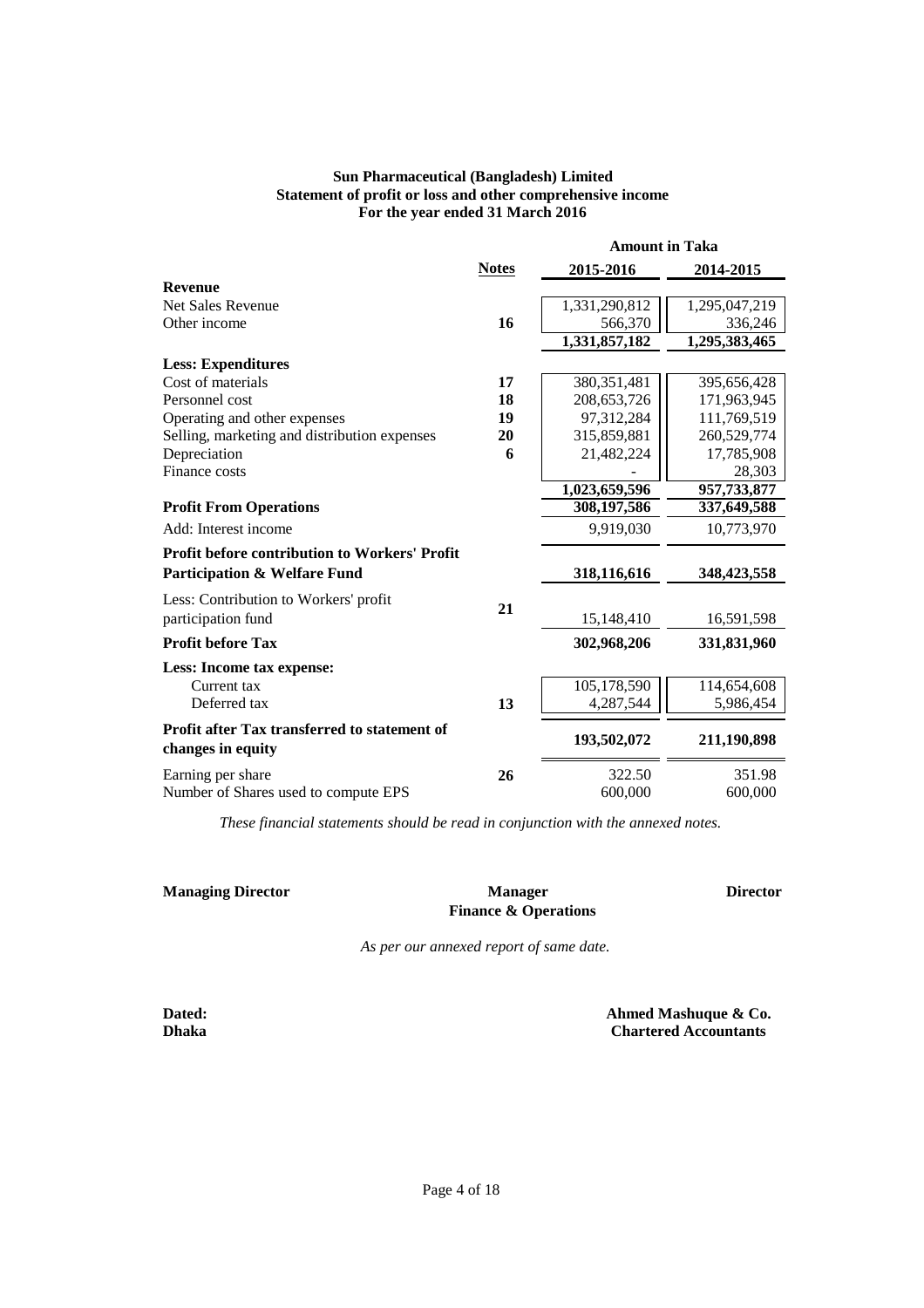### **Sun Pharmaceutical (Bangladesh) Limited Statement of changes in equity For the year ended 31 March 2016**

|                                        |                      |                                |                                    | <b>Amount in Taka</b> |
|----------------------------------------|----------------------|--------------------------------|------------------------------------|-----------------------|
| <b>Particulars</b>                     | <b>Share capital</b> | <b>Share money</b><br>deposits | <b>Retained</b><br><b>Earnings</b> | <b>Total</b>          |
| Balance as at 01 April 2014            | 60,000,000           | 56,929,462                     | 444,135,542                        | 561,065,004           |
| Prior year adjustment for income tax   |                      |                                | (5,299,249)                        | (5,299,249)           |
| Prior year adjustment for deferred tax |                      |                                | (50, 543, 364)                     | (50, 543, 364)        |
| Net profit for the year                |                      |                                | 211,190,898                        | 211,190,898           |
| Balance as at 31 March 2015            | 60,000,000           | 56,929,462                     | 599,483,827                        | 716,413,288           |
| Balance as at 01 April 2015            | 60,000,000           | 56,929,462                     | 599,483,827                        | 716,413,289           |
| Net profit for the year                |                      |                                | 193,502,072                        | 193,502,072           |
| Balance as at 31 March 2016            | 60,000,000           | 56,929,462                     | 792,985,899                        | 909,915,361           |

*These financial statements should be read in conjunction with the annexed notes.*

**Managing Director CONSERVING MANAGERS Director Director** 

 **Manager Finance & Operations**

*As per our annexed report of same date.*

**Dated: Dhaka**  **Ahmed Mashuque & Co. Chartered Accountants**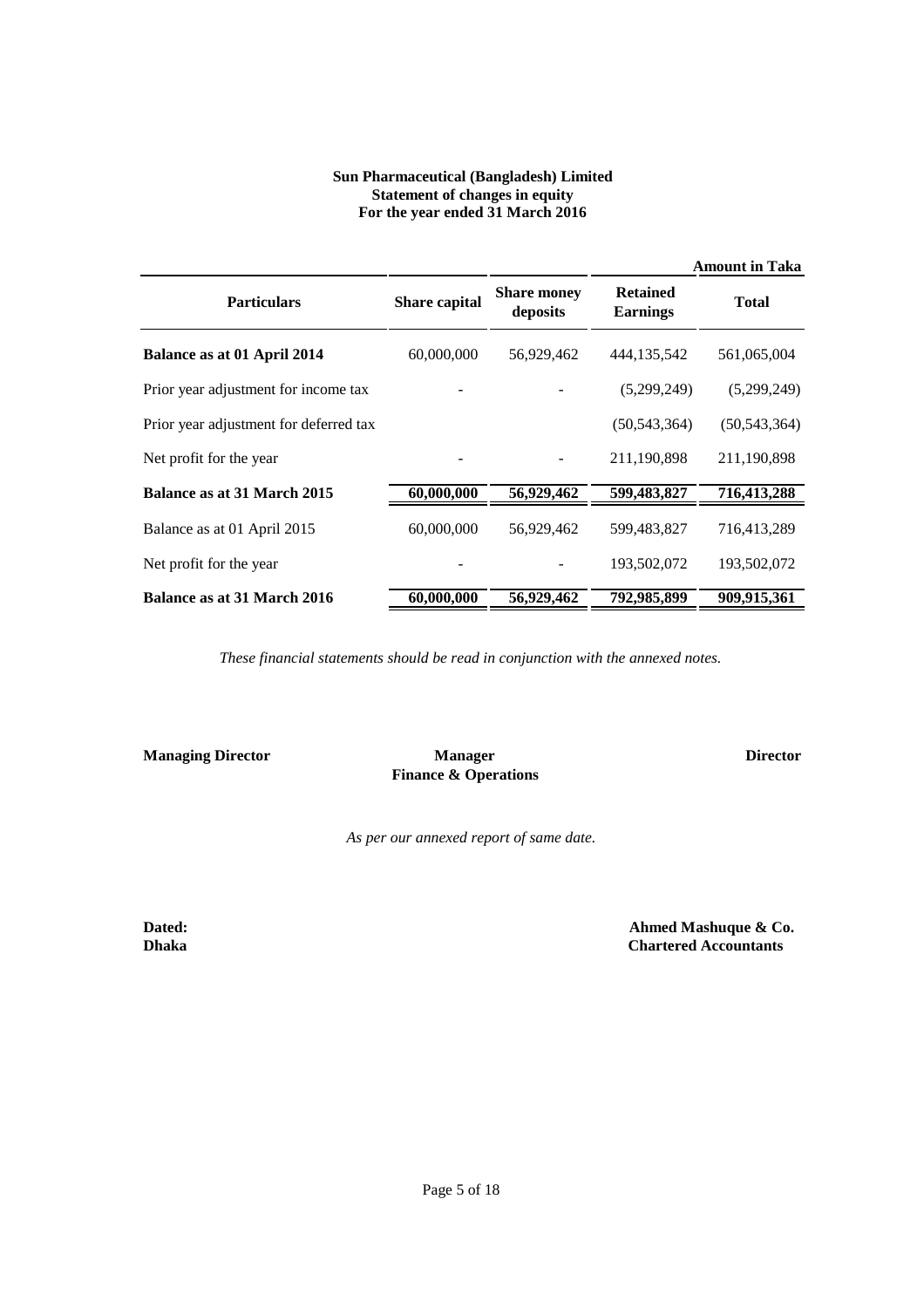### **Sun Pharmaceutical (Bangladesh) Limited Statement of cash flows For the year ended 31 March 2016**

| <b>Particulars</b>                                     | 2015-2016       | 2014-2015       |
|--------------------------------------------------------|-----------------|-----------------|
|                                                        | <b>Taka</b>     | <b>Taka</b>     |
| Cash flows from operating activities                   |                 |                 |
| Collection from revenue                                | 1,336,110,545   | 1,285,011,130   |
| Payment for cost and expenses                          | (1,060,995,008) | (906, 645, 687) |
| Other income                                           | 74,729          | 336,246         |
| Income tax paid                                        | (115, 847, 225) | (73, 142, 357)  |
| Net cash generated from operating activities $(A)$     | 159,343,041     | 305,559,332     |
| <b>Cash flows from investing activities</b>            |                 |                 |
| Acquisition of property, plant and equipment           | (33, 408, 198)  | (52, 954, 145)  |
| Interest received                                      | 10,740,415      | 9,507,255       |
| Capital work-in-progress                               | (16, 537, 688)  | 2,694,518       |
| Sale proceeds of property, plant and equipment         | 2,498,211       | 1,893,586       |
| Net cash used in investing activities (B)              | (36,707,260)    | (38, 858, 786)  |
| Cash flows from financing activities(C)                |                 |                 |
| Interest paid                                          |                 | (28, 303)       |
| Net cash used in financing activities (C)              |                 | (28, 303)       |
| Net changes in cash and cash equivalents $(A+B+C)$     | 122,635,781     | 266, 672, 243   |
| Cash and cash equivalents at the beginning of the year | 425,610,459     | 158,938,216     |
| Cash and cash equivalents at the end of the year       | 548,246,240     | 425,610,459     |

*These financial statements should be read in conjunction with the annexed notes.*

**Managing Director CONSERVING MANAGERS Director Director Manager Finance & Operations**

*As per our annexed report of same date.*

**Dated: Dhaka**  **Ahmed Mashuque & Co. Chartered Accountants**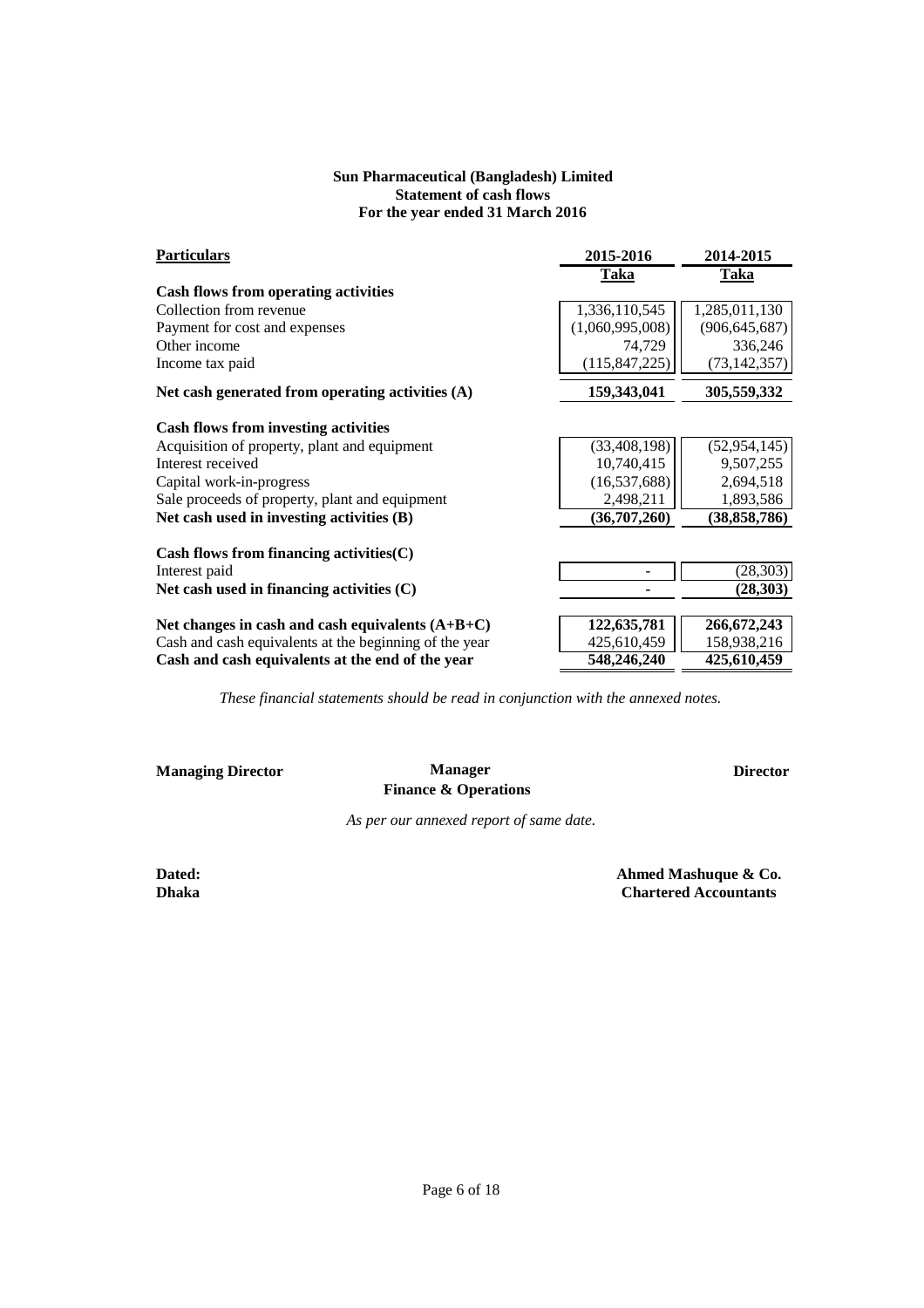#### **Sun Pharmaceutical (Bangladesh) Limited Notes, comprising significant accounting policies and other explanatory information As at and for the year ended 31 March 2016**

#### **1 Company profile**

#### **1.01 Legal status of the company**

Sun Pharmaceutical (Bangladesh) Limited is a private limited company incorporated in 2001 in Bangladesh under the Companies Act, 1994 with an authorized capital of Tk. 60 millions divided into 600,000 ordinary shares of Tk 100 each. During the year 2005-06, Company had increased its authorized capital from Tk. 60 millions to Tk 500 millions. The company was formed jointly with Sun pharmaceutical Industries Limited (SPIL), a company incorporated in India, City Overseas Limited (COL), a company incorporated in Bangladesh and Sun Pharma Holdings (earstwhile Nogad Holdings), a company incorporated in Mauritius.

#### **1.02 Nature of business**

The company produces various pharmaceutical products, which are sold in the local market.

#### **2 Basis of preparation**

#### **2.01 Statement of compliance**

The financial statements have been prepared in compliance with Bangladesh Financial Reporting Standards (BFRS) and the requirements of the Companies Act, 1994 and other relevant local laws and regulations as applicable. BFRS comprise of

-Bangladesh Financial Reporting Standards

-Bangladesh Accounting Standards (BAS); and

-Interpretations.

### **2.02 Reporting period**

The financial period of the company has been determined to be from 01 April to 31 March each year. These financial statements cover one year from 01 April 2015 to 31 March 2016 consistently.

#### **2.03 Basis of accounting**

The financial statements have been prepared under the accrual basis of accounting.

### **2.04 Going concern**

The financial statements have been prepared on going concern basis. As per the management assessment, there is no material uncertainties related to events or conditions which may cast significant doubt upon the companies ability to continue as a going concern.

#### **2.05 Basis of measurement**

The financial statements have been prepared under the historical cost convention.

#### **2.06 Use of estimates and judgments**

The preparation of the financial statements in conformity with Bangladesh Financial Reporting Standards (BFRSs) requires management to make judgment, estimates and assumptions that affect the application of accounting policies and the reported amounts of assets, liabilities, income and expenses. Actual result may differ from these estimates.

Estimates and underlying assumptions are reviewed on an ongoing basis. Revisions to accounting estimates are recognized in the year in which the estimates are revised and in any future periods affected.

#### **Judgements**

Information about judgments made in applying accounting policies that have most significant effect on the amount recognized in the financial statements is included in the following notes:

| Note $\#3.01$ | Depreciation |
|---------------|--------------|
| Note $\#3.02$ | Inventories  |

#### **Assumption and estimation uncertainties**

Information about assumption and estimation uncertainities that have a significant risk of resulting in a material adjustment in the year is included in the following notes:

| Note 13 | Deferred tax liabilities           |
|---------|------------------------------------|
| Note 14 | Liabilities for expenses and other |
| Note 15 | Current tax liabilities            |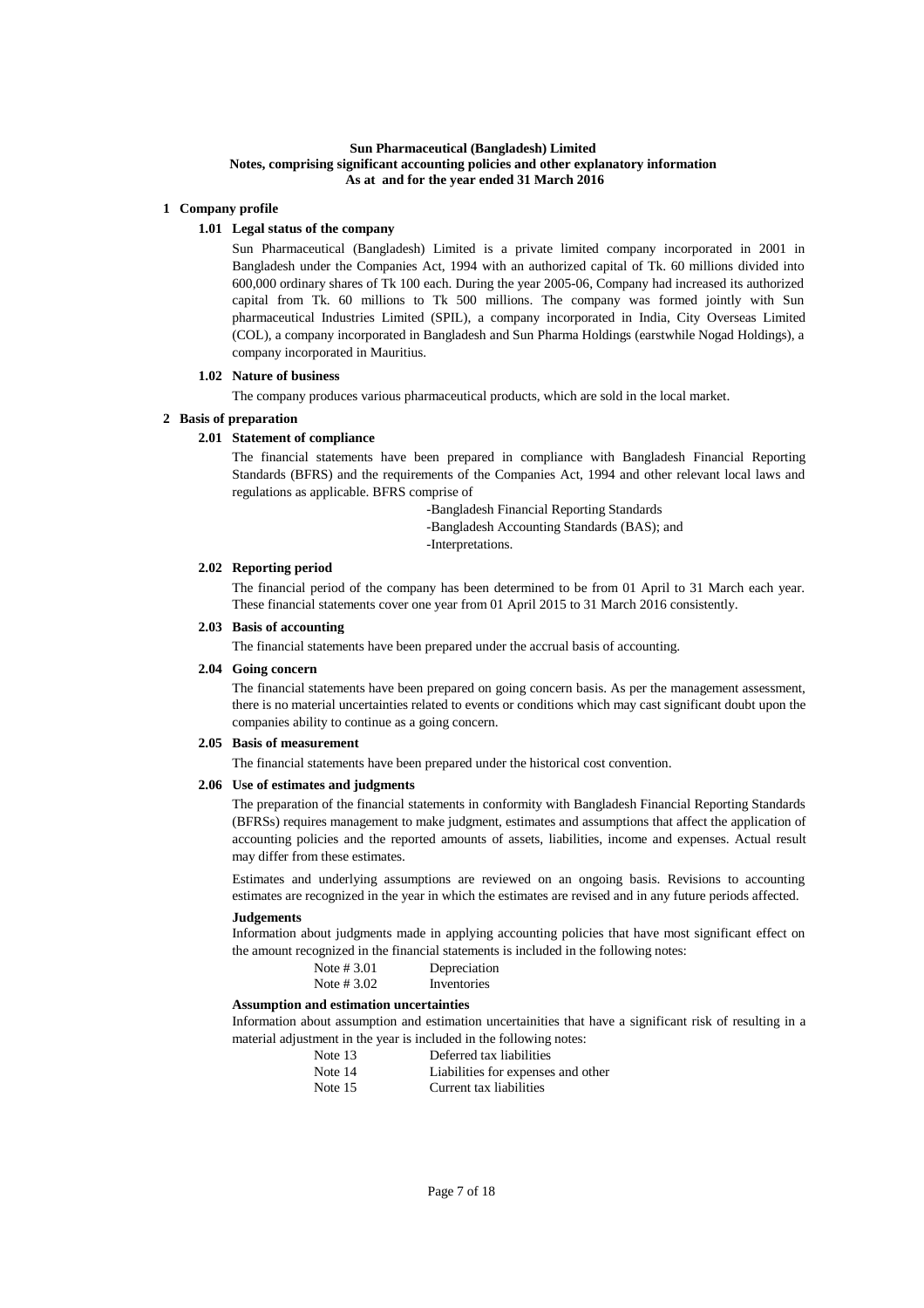#### **2.07 Functional and presentational currency and level of precision**

The financial statements are presented in Bangladesh; Taka (BDT) currency, which is the Company's functional currency. All financial information presented in BDT has been rounded off to the nearest Taka.

#### **3 Significant accounting policies**

### **3.01 Property, plant and equipment**

#### **a) Recognition and measurement**

Property, plant and equipment are stated at cost net of accumulated depreciation. Cost includes expenditures that are directly attributable to the acquisition of the assets.

#### **b) Subsequent cost**

The cost of replacing component of an item of property, plant and equipment is recognized in the carrying amount of the item if it is probable that the future economic benefits are embodied within the component will flow to the company and its cost can be measured reliably. The costs of the day to day servicing of Property, plant and equipment are recognized in the statement of comprehensive income as incurred.

#### **c) Depreciation**

Depreciation is provided to amortise the cost of the assets after commissioning, over the period of their expected useful lives in accordance with BAS-16. Depreciation on assets is charged from the day in which the asset is brought into use under straight-line basis at the following rates:

| Plant and machinery<br>Computer equipment | 4.75%  |
|-------------------------------------------|--------|
|                                           |        |
|                                           | 16.21% |
| Motor vehicle/motor cycle                 | 9.50%  |
| Office equipment                          | 4.75%  |
| Electrical installation                   | 4.75%  |
| Furniture and fixtures                    | 6.33%  |

#### **d) Retirements and Disposals**

On disposal of Property, plant and equipment, the cost and accumulated depreciation are eliminated and gain or loss on such disposal is reflected in the income statement, which is determined with reference to the net book value of the assets and net sales proceeds.

#### **3.02 Inventories**

Inventories are stated at the lower of cost and their corresponding net realisable value in accordance with BAS-2 "Inventories". Method used for valuation of inventory of Raw and Packing material is Specific identification method. Cost of finished stocks and work in progress are arrived by using FIFO costing method including allocation of manufacturing overheads related to bringing the inventories to their present condition. Net realisable value is based on estimated selling price less any further costs expected to be incurred to make the sale.

#### **3.03 Trade receivables**

Trade receivables are stated net of provisions.

#### **3.04 Statement of Cash flows**

Statement of Cash flows is prepared in accordance with BAS-7:Statement of cash flows under direct method.

#### **3.05 Cash and cash equivalents**

Cash and cash equivalents consist of cash in hand, bank deposits and investment in Fixes deposit which were held and available for use by the company without any restriction.

#### **3.06 Payables and accruals**

Liabilities are recognized for amounts to be paid in future for goods and services received whether or not billed to the company.

#### **3.07 Provisions**

Provision is recognized in the statement of financial position when the company has a legal and constructive obligation as a result of past events, and it is probable that an outflow of resources embodying economic benefits will be required to settle the obligation and a reliable estimate thereof can be made.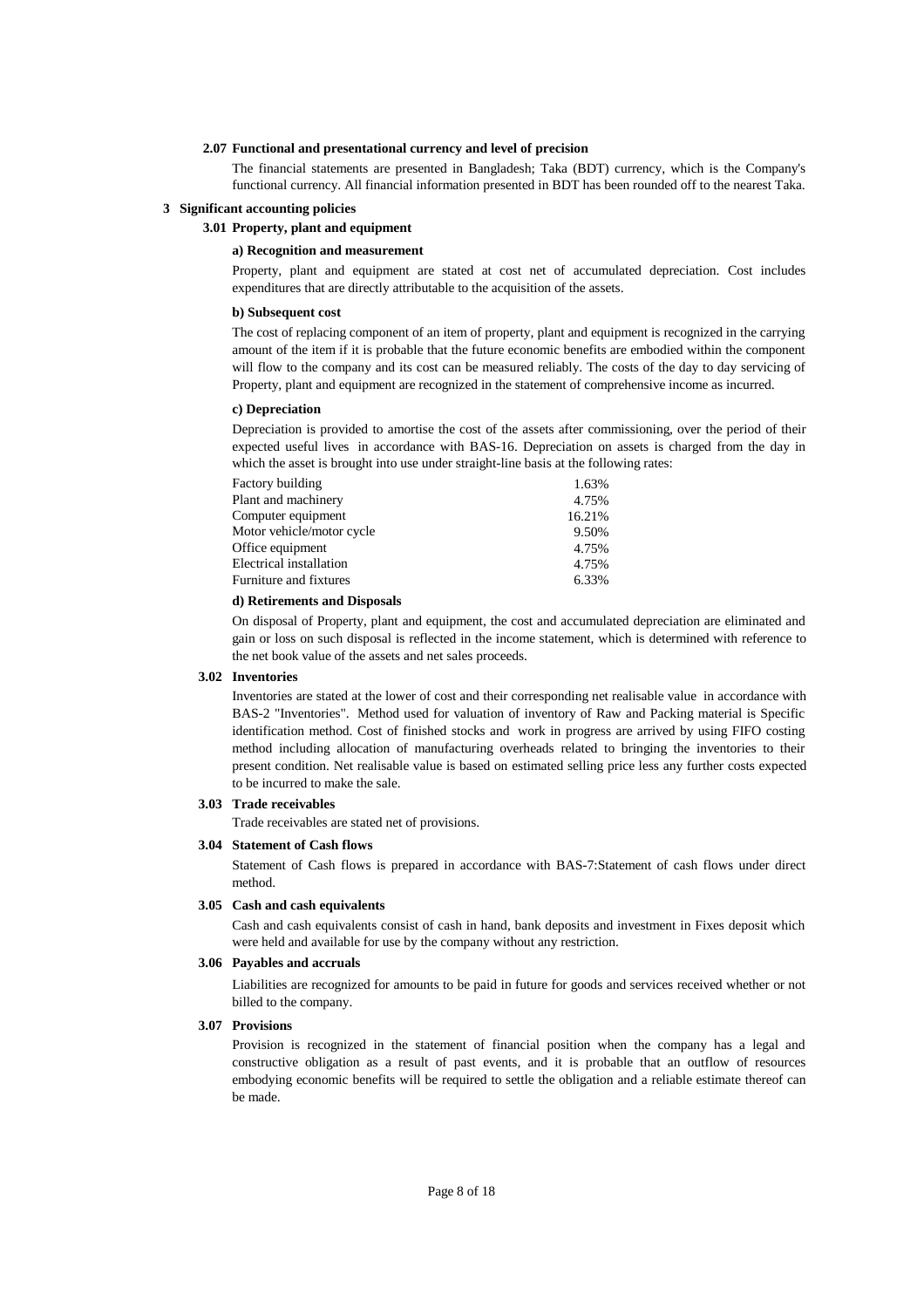#### **3.08 Revenue recognition**

Sales are recognized at the time of delivery of goods from the company's depots/factory, when risk and reward of ownership of goods are transferred to the buyer. Sales are stated net of returns and excluding VAT.

#### **3.09 Foreign currency translations**

Transactions denominated in foreign currencies are translated into Bangladesh taka at the rate of exchange ruling at the date of the transaction. Monetary assets and liabilities denominated in foreign currencies are translated into Bangladesh taka at the exchange rates ruling at the Statement of financial position. Non monetary assets and liabilities denominated in foreign currencies, which are stated at historical cost, are translated into Bangladesh taka at the exchange rate ruling at the date of the transaction. Foreign exchange differences arising on translation are recognized in the Statement of profit or loss and other comprehensive income.

#### **3.10 Income tax expense**

Income tax expenses comprises current and deferred tax . Current tax and deferred tax is recognised in profit or loss except to the extent that its relates to items recognised directly in equity in which case it is recognized in equity.

#### **Current tax:**

Income tax expense is recognized in the Statement of comprehensive income as per the Income Tax Ordinance, 1984.

#### **Deferred tax:**

Deferred tax is recognised in respect of temporary differences between the carrying amount of assets and liabilities for financial reporting purpose and the amounts used for taxation purposes.

Deferred tax is measured at the tax rates that are expected to be applied to the temporary differences when they reverse, based on the laws that have been enacted or substantively enacted at the reporting date.

Deferred tax assets and liabilities are offset if there is legally enforceable right to offset current tax liabilities and assets, and they relate to income taxes levied by the same tax authority on the same taxable entity, or on different tax entities, but they intend to settle current tax liabilities and assets on a net basis or their tax assets and liabilities will be realised simultaneously.

A deferred tax asset is recognised for tax credits and deductible temporary differences to the extent that it is probable that future taxable profits will be available against which temporary difference can be utilised. Deferred tax assets are reviewed at each reporting date and are reduced to the extent that it is no longer probable that the related tax benefit will be realised.

#### **3.11 Earning per share**

The Company calculates its earnings per share in accordance with BAS 33: Earning per share which has been shown on the face of Statement of profit or loss and other comprehensive income.

#### **Basic earnings**

This represents earnings for the year attributable to ordinary shareholders. As there were no preference shares requiring returns or dividends, minority interest or extraordinary items, the net profit after tax for the year has been considered as fully attributable to the ordinary shareholders.

#### **Basic earnings per share**

This has been calculated by dividing the basic earnings by the weighted average number of ordinary shares outstanding during the year.

#### **Diluted earnings per share**

No diluted EPS is required to be calculated for the year as there was no scope for dilution during the year under review.

#### **3.12 Interest income**

Interest income is recognized on accrual basis.

#### **3.13 Employees' benefit schemes**

The company maintains both defined contribution plan and defined benefit plan for its eligible permanent employees. The eligibility is determined according to the terms and conditions set forth in the respective deeds.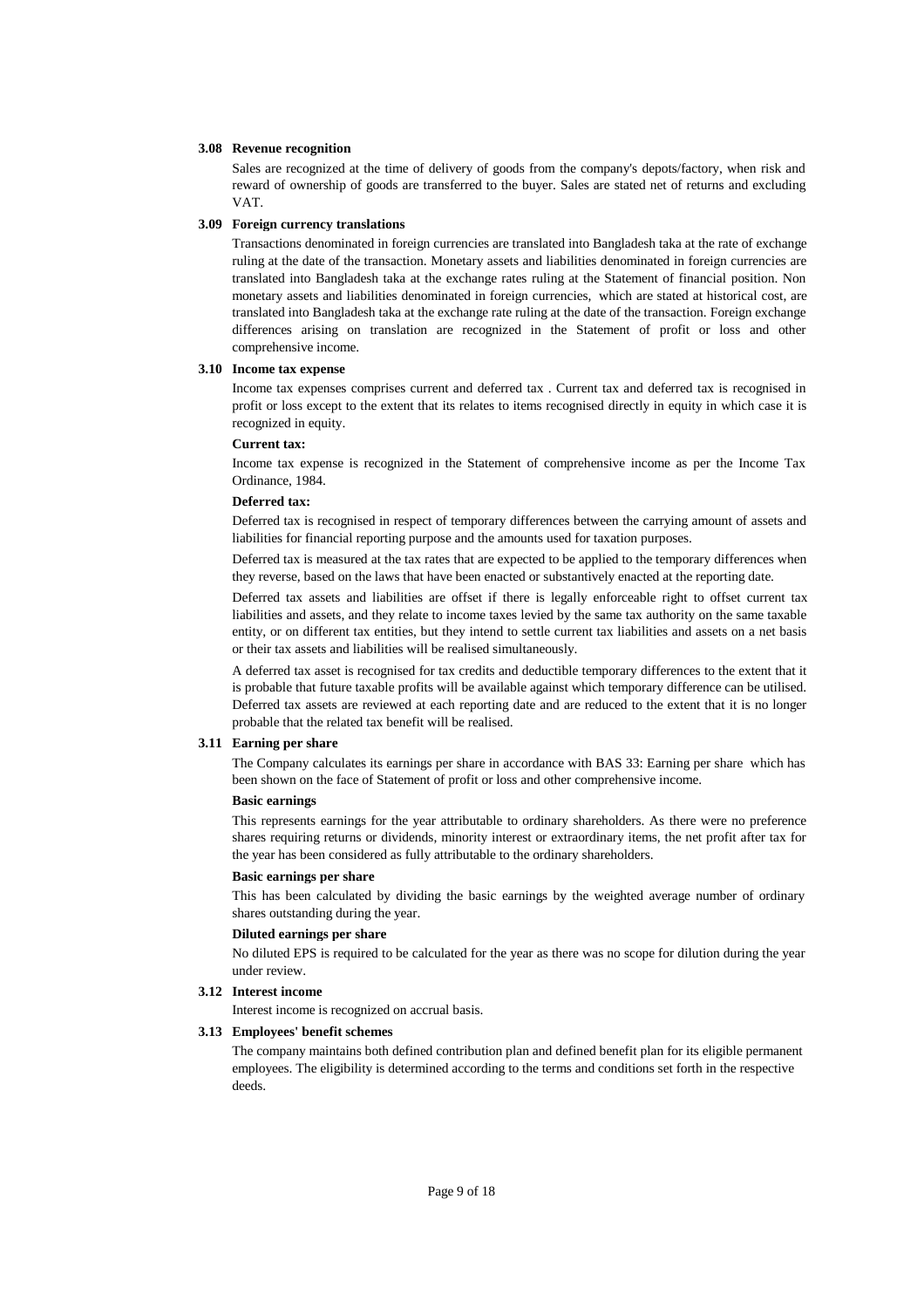The company has accounted for and disclosed employee benefits in compliance with the provisions of BAS 19: Employee Benefits. The cost of employee benefits is charged off as revenue expenditure in the period to which the contributions relate.

The company's employee benefits include the following:

#### **(a) Defined Contribution Plan (Provident Fund )**

The company has a registered provident fund scheme (Defined Contribution Plan) for employees of the company eligible to be members of the fund in accordance with the rules of the provident fund constituted under an irrevocable trust. All permanent employees contribute 8.33% of their basic salary to the provident fund and the company also makes equal contribution.

The company recognizes contribution to defined contribution plan as an expense when an employee has rendered services in exchange for such contribution. The legal and constructive obligation is limited to the amount it agrees to contribute to the fund.

#### **(b) Short-term Employee Benefits**

Short-term employee benefits include salaries, bonuses, leave encashment, etc. Obligations for such benefits are measured on an undiscounted basis and are expensed as the related service is provided.

#### **(c) Contribution to Workers' Profit Participation and Welfare Funds**

This represents 5% of net profit before tax contributed by the company as per provisions of the Bangladesh Labor Law, 2006 and is payable to workers as defined in the said law.

#### **(d) Insurance Scheme**

The company has a personal Accident Insurance scheme for its permanent employees, premium for which is being charged to statement of comprehensive income annually as per the insurance policy.

#### **3.14 Events after the reporting date**

In accordance with BAS 10: Events after the reporting period, amount recognized in the financial statements are adjusted for event after the reporting period that provide additional evidence of conditions that existed at the end of the reporting period. No adjustment is given in the financial statements for event after the reporting period that are indicative of conditions that arose after the reporting period. Material non-adjusting events are disclosed in the financial statements.

#### **3.15 Contingent liabilities and assets**

Contingent liabilities and assets are current or possible obligations or assets, arising from past events and whose existence is due to the occurrence or non-occurrence of one or more uncertain future events which are not within the control of the company. In accordance with BAS 37 Provision, contingent liabilities and contingent assets, they are disclosed in the notes to the financial statements.

#### **3.16 Lease payments**

Payments made under operating leases are recognized in profit or loss on a straight line basis over the term of the lease and lease incentives are recognized as an integral part of the total lease expenses, over the term of the leases in accordance with BAS 17 : *Leases*.

#### **4 Financial risk management policies**

The management of the company has the overall responsibility for the establishment and oversight of the company's risk management framework. Financial risk management policies require establishing standard procedures to identify and analyze the main risks to which the company is exposed and continually deploying and managing risk management systems designed to eliminate or reduce the probability that risks will arise and to limit their impact.

The company is exposed to credit risk, liquidity risk and market risk.

#### **5 Comparative figures**

Comparative figures have been regrouped /reclassified wherever found necessary to conform to the presentation adopted in these financial statements.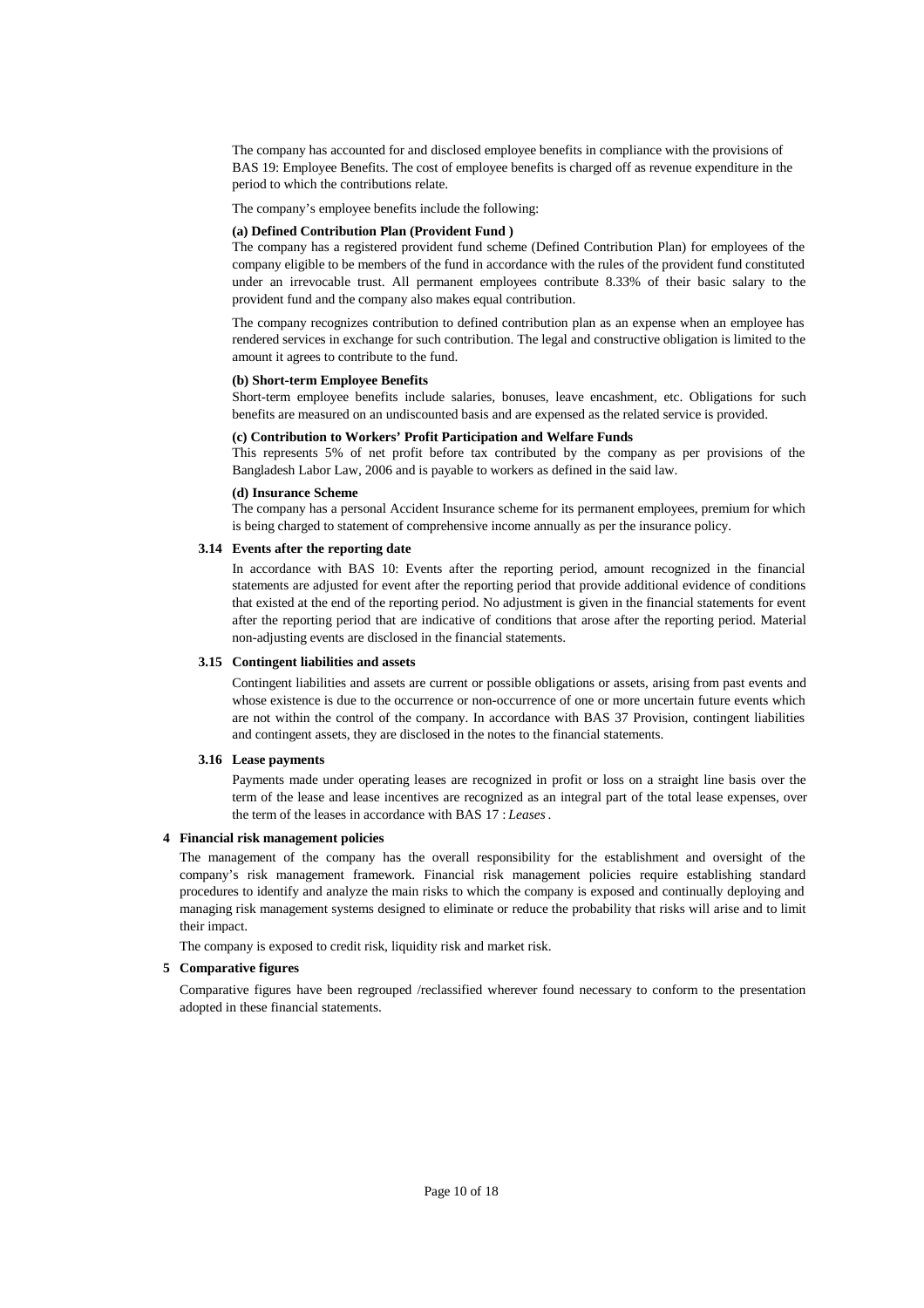|           |                                 |                                                                                                                                                                                                                                               | Cost       |                                  |                                       |                                  | <b>Depreciation</b>              |            |                          |             | Written down value |             |
|-----------|---------------------------------|-----------------------------------------------------------------------------------------------------------------------------------------------------------------------------------------------------------------------------------------------|------------|----------------------------------|---------------------------------------|----------------------------------|----------------------------------|------------|--------------------------|-------------|--------------------|-------------|
| SI.       | Name of assets                  | <b>Adjustment</b><br><b>Addition</b><br>Charged<br><b>Balance as at</b><br><b>Balance as at</b><br><b>Balance as at 01</b><br>Rate<br>during the<br>during the<br>01 April 2015<br>31 March 2016<br><b>April 2015</b><br>vear<br>vear<br>vear | during the | Adjustment<br>during the<br>vear | <b>Balance as at</b><br>31 March 2016 | 31<br>As at<br><b>March 2016</b> | 31<br>As at<br><b>March 2015</b> |            |                          |             |                    |             |
|           | Lease hold land                 | 33,000                                                                                                                                                                                                                                        |            |                                  | 33,000                                |                                  | 11.906                           | 826        |                          | 12,732      | 20,268             | 21,094      |
|           | 2 Factory building              | 78,345,842                                                                                                                                                                                                                                    | 345,108    |                                  | 78,690,950                            | . . 63%                          | 13, 137, 113                     | ,282,233   | $\overline{\phantom{0}}$ | 14,419,346  | 64,271,604         | 65,208,729  |
|           | Plant & machinery               | 241,390,877                                                                                                                                                                                                                                   | 15.946.285 |                                  | 257, 337, 162                         | 4.75%                            | 64, 547, 719                     | 11.739.102 | $\overline{\phantom{0}}$ | 76,286,822  | 181,050,341        | 176,843,158 |
|           | Computer equipment              | 21,508,929                                                                                                                                                                                                                                    | 4,279,845  | (60,000)                         | 25,728,774                            | 16.21%                           | 14,339,410                       | 2,349,761  | (39, 517)                | 16,649,654  | 9,079,120          | 7,169,519   |
|           | Motor vehicle/motor<br>cycle    | 42,544,075                                                                                                                                                                                                                                    | 6,958,091  | (3, 133, 105)                    | 46,369,061                            | 9.50%                            | 8,520,403                        | 4,055,516  | (1, 147, 020)            | 11,428,899  | 34,940,162         | 34,023,672  |
|           | 6 Office equipment              | 7,623,947                                                                                                                                                                                                                                     | 990,908    |                                  | 8,614,855                             | 4.75%                            | 1,626,555                        | 390,601    |                          | 2,017,156   | 6,597,699          | 5,997,392   |
|           | Electrical installation         | 13,270,191                                                                                                                                                                                                                                    | 2,583,504  |                                  | 15,853,695                            | 4.75%                            | 5,910,938                        | 717.643    |                          | 6,628,581   | 9,225,114          | 7,359,253   |
|           | <b>8</b> Furniture and fixtures | 13,693,066                                                                                                                                                                                                                                    | 2,304,457  | $\sim$                           | 15,997,523                            | 6.33%                            | 3,899,861                        | 946,542    | $\overline{\phantom{0}}$ | 4,846,403   | 11,151,120         | 9,793,205   |
| 31-Mar-16 |                                 | 418,409,926                                                                                                                                                                                                                                   | 33,408,198 | (3, 193, 105)                    | 448,625,020                           |                                  | 111,993,905                      | 21,482,225 | (1, 186, 537)            | 132,289,592 | 316, 335, 427      | 306,416,022 |

**6.00 Property, plant and equipment-carrying value**

|           |                                  |                                       | Cost<br><b>Depreciation</b>           |                                    |                                       |        |                                       |                               |                                         | Written down value                    |                                  |                           |
|-----------|----------------------------------|---------------------------------------|---------------------------------------|------------------------------------|---------------------------------------|--------|---------------------------------------|-------------------------------|-----------------------------------------|---------------------------------------|----------------------------------|---------------------------|
| SI.       | Name of assets                   | <b>Balance as at 01</b><br>April 2014 | <b>Addition</b><br>during the<br>vear | Adjustment  <br>during the<br>vear | <b>Balance as at</b><br>31 March 2015 | Rate   | <b>Balance as at</b><br>01 April 2014 | Charged<br>during the<br>vear | <b>Adjustment</b><br>during the<br>vear | <b>Balance as at</b><br>31 March 2015 | 31<br>As at<br><b>March 2015</b> | 31<br>As at<br>March 2014 |
|           | Lease hold land                  | 33,000                                |                                       |                                    | 33,000                                |        | 11.080                                | 826                           |                                         | 1.906                                 | 21,094                           | 21,920                    |
|           | <b>Factory building</b>          | 77,898,683                            | 447,159                               |                                    | 78,345,842                            | .63%   | 1,864,980                             | 1,272,133                     |                                         | 13, 137, 113                          | 65,208,729                       | 66,033,703                |
|           | $\blacksquare$ Plant & machinery | 215,336,056                           | 26,054,821                            |                                    | 241,390,877                           | 4.75%  | 53,888,612                            | 10,659,107                    | $\overline{\phantom{0}}$                | 64, 547, 719                          | 176,843,158                      | 161,447,444               |
|           | Computer equipment               | 18,865,745                            | 2,647,884                             | (4,700)                            | 21,508,929                            | 16.21% | 14,186,340                            | 153,617                       | (547)                                   | 14,339,410                            | 7,169,519                        | 4,679,405                 |
|           | Motor vehicle/motor<br>cycle     | 29,513,521                            | 17.909.254                            | (4,878,700)                        | 42,544,075                            | 9.50%  | 7,814,137                             | 4,031,779                     | (3,325,513)                             | 8,520,403                             | 34,023,672                       | 21,699,384                |
|           | <b>6</b> Office equipment        | 5,436,209                             | 2.187.738                             |                                    | 7,623,947                             | 4.75%  | 1,318,048                             | 308,507                       |                                         | 1,626,555                             | 5,997,392                        | 4,118,161                 |
|           | Electrical installation          | 13,203,198                            | 66.993                                |                                    | 13.270.191                            | 4.75%  | 5,282,397                             | 628,541                       | $\overline{\phantom{0}}$                | 5,910,938                             | 7,359,253                        | 7,920,801                 |
|           | <b>8</b> Furniture and fixtures  | 10,052,770                            | 3,640,296                             |                                    | 13,693,066                            | 6.33%  | 3,168,463                             | 731,398                       | $\overline{\phantom{0}}$                | 3,899,861                             | 9,793,205                        | 6,884,307                 |
| 31-Mar-15 |                                  | 370, 339, 182                         | 52,954,145                            | (4,883,400)                        | 418,409,926                           |        | 97,534,057                            | 17,785,908                    | (3,326,060)                             | 111,993,905                           | 306,416,022                      | 272,805,125               |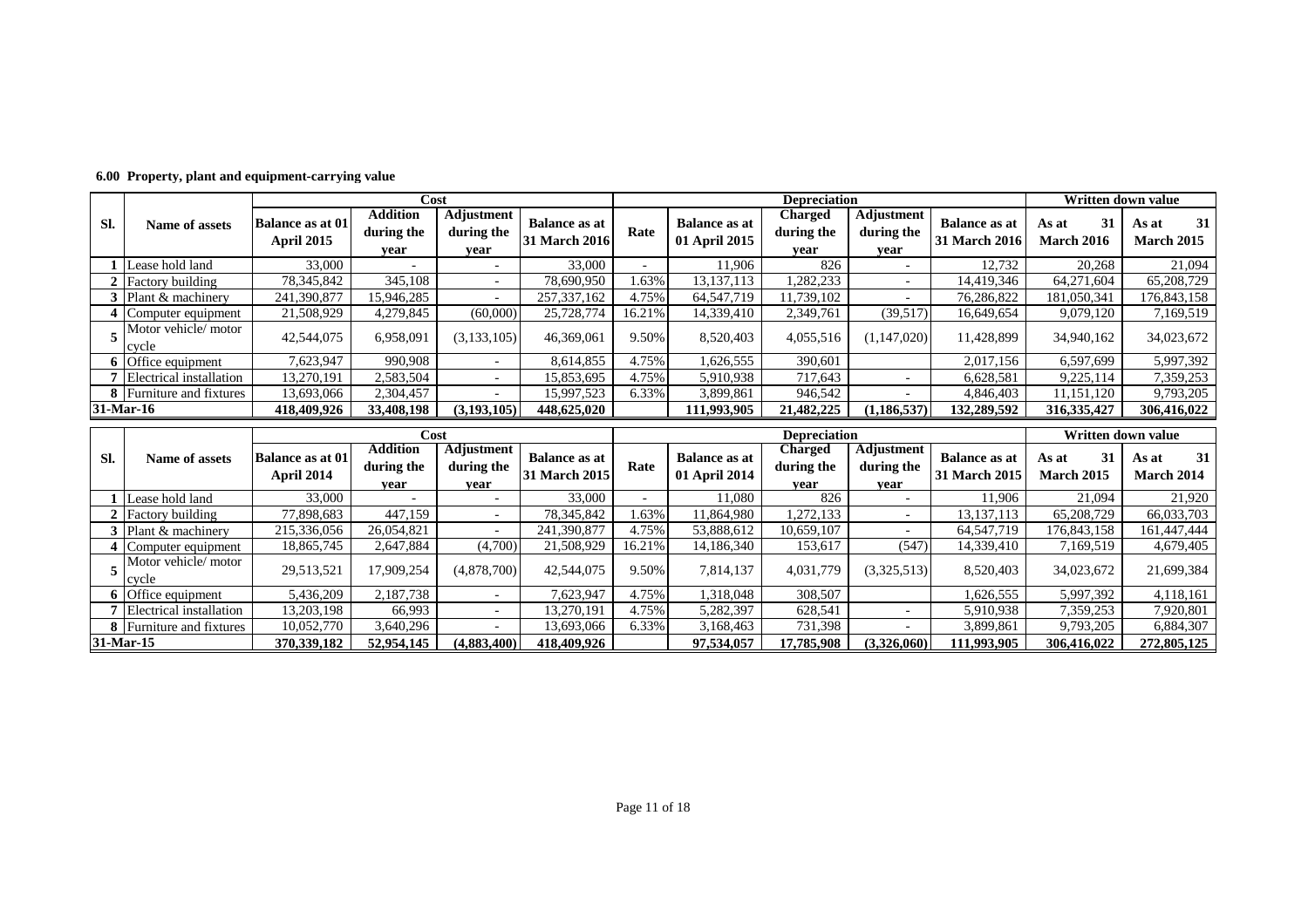|                      |                                                                 | 31-Mar-16              | 31-Mar-15          |
|----------------------|-----------------------------------------------------------------|------------------------|--------------------|
|                      |                                                                 | Taka                   | Taka               |
| <b>7</b> Inventories |                                                                 |                        |                    |
|                      | Finished products - Factory                                     | 5,216,619              | 3,768,692          |
|                      | - Depot                                                         | 86,726,313             | 76,399,286         |
|                      | Raw materials                                                   | 219,838,813            | 162,527,000        |
|                      | Packing materials                                               | 17,084,658             | 22,887,033         |
|                      | Work in progress                                                | 25, 182, 128           | 30,832,500         |
|                      | Goods in transit                                                | 58,473,107             | 18,420,836         |
|                      |                                                                 | 412,521,638            | 314,835,347        |
|                      | 8 Trade and other receivables                                   |                        |                    |
|                      | Trade receivables *                                             | 27,861,945             | 34,471,843         |
|                      | Interest receivable                                             | 1,148,050              | 1,969,435          |
|                      | Insurance receivable                                            | 1,731,000              | 28,230             |
|                      |                                                                 | 30,740,995             | 36,469,508         |
|                      | *Trade receivables are stated net of provisions. Tk.1,790,165/- |                        |                    |
| 9                    | Cash and cash equivalents                                       |                        |                    |
|                      | Cash in hand                                                    | 232,659                | 140,374            |
|                      | Cash at bank:                                                   |                        |                    |
|                      | Current Account (Note # 09.01)                                  | 37,456,149             | 14,912,653         |
|                      | Fixed deposit                                                   | 510, 557, 432          | 410,557,432        |
|                      |                                                                 | 548,246,240            | 425,610,459        |
|                      | 9.01 Current Account                                            |                        |                    |
|                      | Eastern Bank Ltd. (C/A # 0104-106-0006340)                      | 1,539,280              | 592,646            |
|                      | Eastern Bank Ltd. (C/A # 0104-106-0005667)                      | 3,751,899              | 3,232,341          |
|                      | AB Bank Limited (C/A # 4019-760082-000)                         | 14, 182, 323           | 1,834,181          |
|                      | Janata Bank Ltd. (C/A # 001007807)                              |                        | 35,888             |
|                      | Dutch-Bangla Bank Limited (C/A #138-110-1281)                   | 1,163,493              | 1,734,603          |
|                      | Citi bank N.A. (C/A # 0200352009)                               | 16,819,154             | 7,482,994          |
|                      |                                                                 | 37,456,149             | 14,912,653         |
|                      | 10 Advances, deposits and prepayments                           |                        |                    |
|                      | Advances:                                                       |                        |                    |
|                      | Advance to employees                                            | 87,300                 | 589,588            |
|                      | VAT current account                                             | 6,556,462              | 6,324,454          |
|                      | Advance VAT on depots stock                                     | 49,242,375             | 39,676,811         |
|                      | Advance to suppliers                                            | 15,167,504             | 4,866,254          |
|                      |                                                                 | 71,053,641             | 51,457,107         |
| Deposits:            |                                                                 |                        |                    |
|                      | Imprest money with employees                                    | 1,298,601              | 1,263,402          |
|                      | Security deposits                                               | 516,995                | 492,153            |
|                      |                                                                 | 1,815,596              | 1,755,555          |
|                      | <b>Prepayments:</b>                                             |                        |                    |
|                      | Prepaid expenses                                                | 6,312,395<br>6,312,395 | 127,446<br>127,446 |
|                      |                                                                 |                        |                    |
|                      |                                                                 | 79,181,632             | 53,340,108         |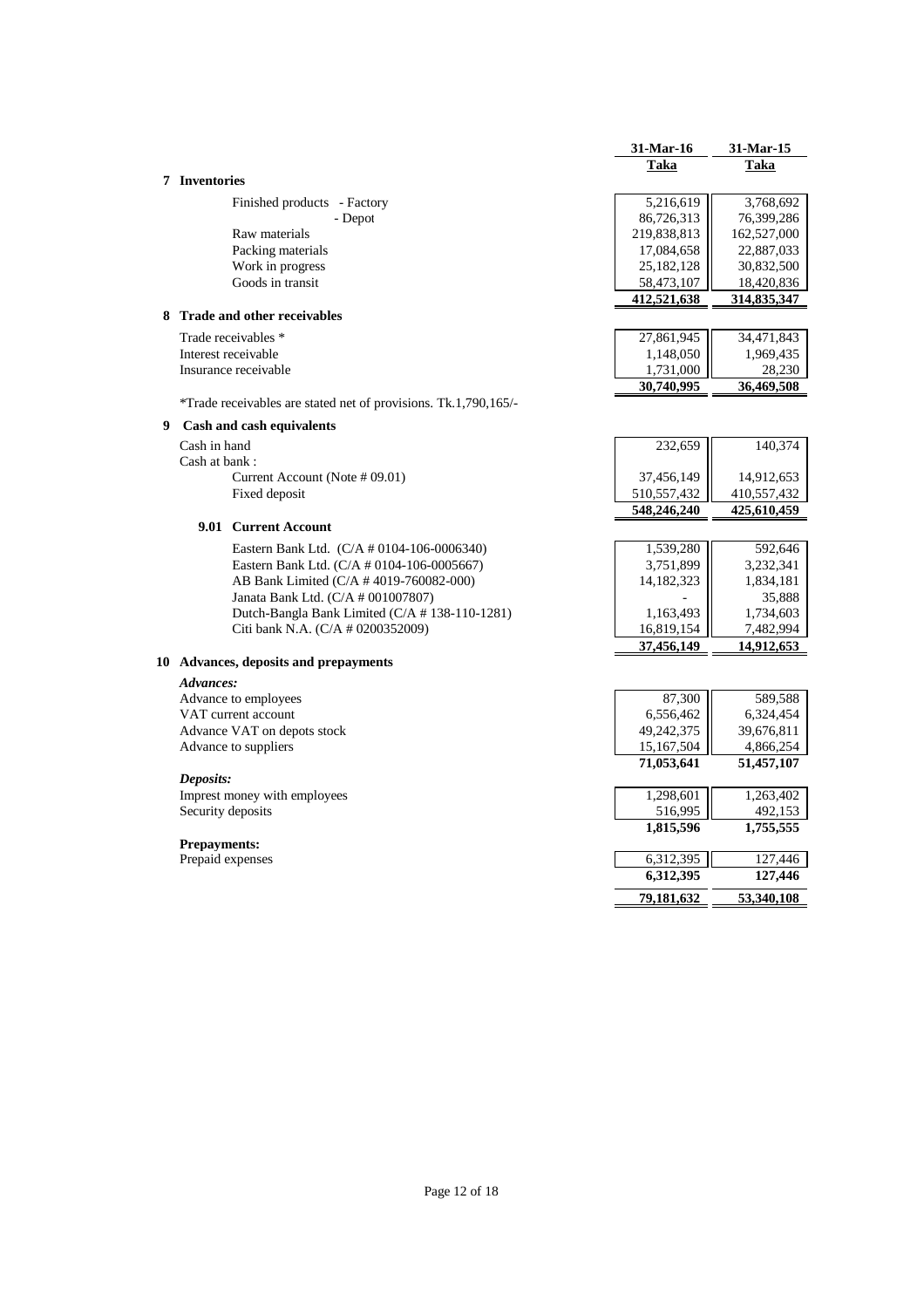|    |                                                     | 31-Mar-16   | 31-Mar-15   |
|----|-----------------------------------------------------|-------------|-------------|
|    |                                                     | Taka        | Taka        |
| 11 | <b>Share capital</b>                                |             |             |
|    | <b>Authorized share capital:</b>                    |             |             |
|    | 5,000,000 Ordinary shares of Tk 100 each            | 500,000,000 | 500,000,000 |
|    | Issued, subscribed and paid-up:                     |             |             |
|    | 600,000 Ordinary shares of Tk 100 each              | 60,000,000  | 60,000,000  |
|    | Shareholding position of the company is as follows: |             |             |

|                                              | 31-Mar-16               |                         | 31-Mar-15             |                         |
|----------------------------------------------|-------------------------|-------------------------|-----------------------|-------------------------|
|                                              | Nominal<br>value<br>Tk) | % of present<br>holding | Nominal value<br>(Tk) | % of present<br>holding |
| Sun Pharmaceutical Industries Limited, India | 43,446,900              | 72.41                   | 43,446,900            | 72.41                   |
| City Overseas Limited                        | 16,500,000              | 27.50                   | 16,500,000            | 27.50                   |
| Sun Pharma Holdings *                        | 53,100                  | 0.09                    | 53,100                | 0.09                    |
|                                              | 60,000,000              | 100                     | 60,000,000            | 100                     |

\* Sun Pharma Global Inc. BVI had transferred its entire shareholdings of 531 share of BDT 53,100 of the Company to its wholly owned subsidiary Nogad Holdings. This has been approved by the Board of Directors of the Company at its meeting on 29th March 2014. Subsequently, Nagad Holdings by special resulotion changed its name to Sun Pharma Holdings on 27th June 2014.

### **12 Share money deposits**

|                                              | 56,929,462 | 56.929.462 |
|----------------------------------------------|------------|------------|
| Sun Pharma Global Inc. BVI                   | 13.052     | 13.052     |
| City Overseas Limited                        | 18,702,944 | 18.702.944 |
| Sun Pharmaceutical Industries Limited. India | 38,213,466 | 38.213.466 |
|                                              |            |            |

### **13 Deferred tax liabilities**

Deferred tax has been recognized and measured in accordance with the provision of BAS-12: Income taxes

|                                                                              | Carrying<br>amount as at<br>31 March 2016 | Tax base<br><b>31 March 2016</b> | Taxable/<br>(deductible)<br><b>Temporary</b><br>difference |
|------------------------------------------------------------------------------|-------------------------------------------|----------------------------------|------------------------------------------------------------|
| Property, plant and equipment<br>Provision for doubtful debts                | 316, 335, 427<br>(1,790,165)              | 140,761,101                      | 175,554,058<br>(1,790,165)                                 |
|                                                                              |                                           |                                  |                                                            |
| <b>Taxable temporary difference</b><br>Tax rate                              |                                           |                                  | 173,763,893                                                |
| Deferred tax liability/expense on temporary difference                       |                                           |                                  | 35%<br>60,817,363                                          |
|                                                                              |                                           |                                  |                                                            |
| Change in deferred tax assets and liability                                  |                                           |                                  |                                                            |
| Opening balance<br>Provision made during the year                            |                                           | 56,529,818<br>4,287,545          | 56,529,818                                                 |
|                                                                              |                                           | 60,817,363                       | 56,529,818                                                 |
|                                                                              |                                           |                                  |                                                            |
| 14 Liabilities for expenses and other                                        |                                           |                                  |                                                            |
| Liabilities for goods $\&$ services                                          |                                           | 330,794,504                      | 246, 173, 108                                              |
| Liability for contribution to Workers' Profit Participation and Welfare Fund |                                           | 15,148,410                       | 16,591,598                                                 |
| Other liabilities (Note #14.01)                                              |                                           | 60,162,860                       | 63,749,874                                                 |
|                                                                              |                                           | 406,105,774                      | 326,514,580                                                |
| 14.01<br><b>Other liabilities</b>                                            |                                           |                                  |                                                            |
| Outstanding expenses                                                         |                                           | 18,794,611                       | 26,180,805                                                 |
| Payable to employees                                                         |                                           | 3,802,299                        | 569,893                                                    |
| Deposits for motor cycle from employees                                      |                                           | 7,844,922                        | 6,477,338                                                  |
| TDS & VDS Payable                                                            |                                           | 29,721,028                       | 30,521,838                                                 |
|                                                                              |                                           | 60,162,860                       | 63,749,874                                                 |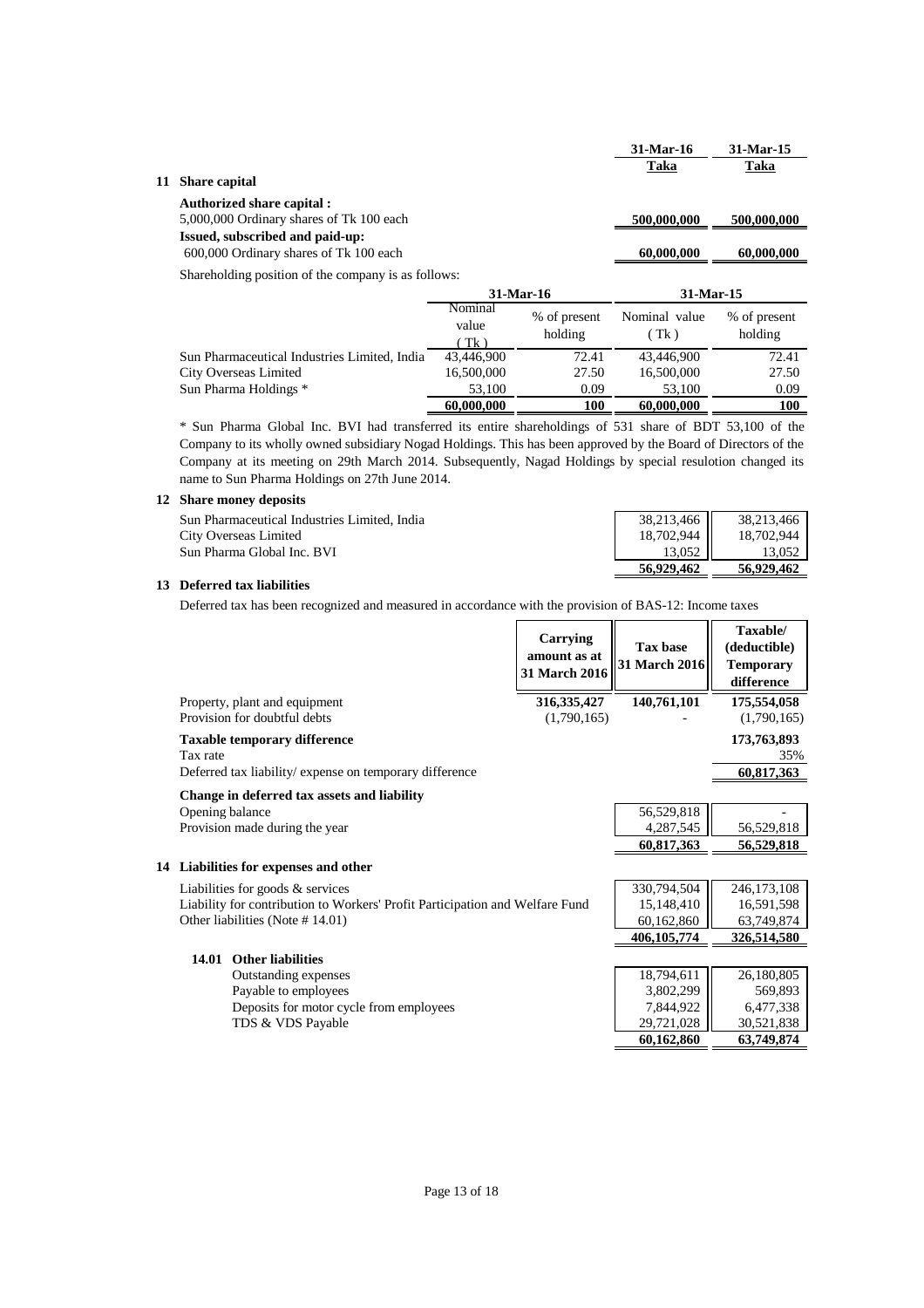| Taka<br>Taka<br>15 Current tax liabilities<br>Provision for income tax $( Note # 15.01)$<br>290,726,924<br>185,548,334<br>Advace income tax (Note #15.02)<br>(262, 107, 421)<br>(146,260,196)<br>28,619,503<br>39,288,138<br>15.01 Provision for income tax<br>Opening balance<br>185,548,334<br>138,736,834<br>Provision made during the year<br>105,178,590<br>114,654,608<br>Adjustment during the year<br>(67, 843, 108)<br>290,726,924<br>185,548,334<br>15.02<br><b>Advance income tax</b><br>Opening balance<br>146,260,196<br>125,694,763<br>Add: Addition during the year<br>115,847,225<br>93,707,790<br>Less: Adjustment during the year<br>(67, 843, 108)<br>Less: Paid during the year against prior year adjustment<br>(5,299,249)<br>262,107,421<br>146,260,196<br>16 Other Income<br>Gain from disposal of fixed assets<br>336,246<br>491,641<br>Profit on foreign currency transaction<br>34,515<br>Miscellaneous income<br>40,214<br>566,370<br>336,246<br>17 Cost of materials<br>Opening inventories<br>314,835,347<br>338,310,568<br>Add: Purchase during the year<br>478,037,772<br>372,181,207<br>Closing inventories<br>(412, 521, 638)<br>(314, 835, 347)<br>380, 351, 481<br>395,656,428<br><b>18</b> Personnel cost<br>Salary allowances and wages<br>200,054,384<br>167,090,528<br>Contribution to provident fund<br>8,599,342<br>4,873,417<br>208, 653, 726<br>171,963,945<br>19 Operating and other expenses<br>Stores and spares consumed<br>7,411,912<br>18,473,508<br>Conversion and other manufacturing expenses<br>5,368,647<br>1,064,647<br>Electricity, gas and other utilities<br>824,892<br>748,301<br><b>Bank Charges</b><br>981,215<br>616,466<br>Drug testing fees and license fees<br>31,008<br>809,155<br>Power and Fuel<br>10,382,659<br>10,182,713<br><b>Management Fees</b><br>31,882,066<br>38,851,417<br>VAT on management fees<br>4,782,310<br>5,827,715<br>9,864,136<br>Rent<br>7,466,423<br>4,077,963<br>4,307,741<br>Insurance<br>Repairs & maintenance:<br>612,455<br>1,838,037<br><b>Building</b><br>Plant and machinery<br>6,266,204<br>7,340,888<br>Others<br>3,415,694<br>2,618,106<br>Printing and Stationery<br>1,718,880<br>2,070,159<br><b>Traveling and conveyance:</b><br>Local<br>3,033,898<br>2,856,485<br>Foreign<br>204,747<br>401,107<br>Communication<br>1,764,520<br>1,367,148<br>Briefing materials & Stationery<br>237,592<br>200,066<br>Payment to statutory auditors (Note: 19.01)<br>453,750<br>163,850<br>Professional and consultancy fees<br>900<br>13,061<br>Security services<br>1,669,018<br>1,535,449<br>Loss on foreign currency transactions<br>45,810<br>Rates & Taxes<br>416,905<br>426,378<br>Entertainment<br>939,854<br>1,060,269<br>Miscellaneous expenses<br>971,059<br>1,484,620<br>97,312,284<br><u>111,769,519 </u> |  | 31-Mar-16 | 31-Mar-15 |
|--------------------------------------------------------------------------------------------------------------------------------------------------------------------------------------------------------------------------------------------------------------------------------------------------------------------------------------------------------------------------------------------------------------------------------------------------------------------------------------------------------------------------------------------------------------------------------------------------------------------------------------------------------------------------------------------------------------------------------------------------------------------------------------------------------------------------------------------------------------------------------------------------------------------------------------------------------------------------------------------------------------------------------------------------------------------------------------------------------------------------------------------------------------------------------------------------------------------------------------------------------------------------------------------------------------------------------------------------------------------------------------------------------------------------------------------------------------------------------------------------------------------------------------------------------------------------------------------------------------------------------------------------------------------------------------------------------------------------------------------------------------------------------------------------------------------------------------------------------------------------------------------------------------------------------------------------------------------------------------------------------------------------------------------------------------------------------------------------------------------------------------------------------------------------------------------------------------------------------------------------------------------------------------------------------------------------------------------------------------------------------------------------------------------------------------------------------------------------------------------------------------------------------------------------------------------------------------------------------------------------------------------------------------------------------------------------------------------------------------------------------------------------------------------------------------------|--|-----------|-----------|
|                                                                                                                                                                                                                                                                                                                                                                                                                                                                                                                                                                                                                                                                                                                                                                                                                                                                                                                                                                                                                                                                                                                                                                                                                                                                                                                                                                                                                                                                                                                                                                                                                                                                                                                                                                                                                                                                                                                                                                                                                                                                                                                                                                                                                                                                                                                                                                                                                                                                                                                                                                                                                                                                                                                                                                                                                    |  |           |           |
|                                                                                                                                                                                                                                                                                                                                                                                                                                                                                                                                                                                                                                                                                                                                                                                                                                                                                                                                                                                                                                                                                                                                                                                                                                                                                                                                                                                                                                                                                                                                                                                                                                                                                                                                                                                                                                                                                                                                                                                                                                                                                                                                                                                                                                                                                                                                                                                                                                                                                                                                                                                                                                                                                                                                                                                                                    |  |           |           |
|                                                                                                                                                                                                                                                                                                                                                                                                                                                                                                                                                                                                                                                                                                                                                                                                                                                                                                                                                                                                                                                                                                                                                                                                                                                                                                                                                                                                                                                                                                                                                                                                                                                                                                                                                                                                                                                                                                                                                                                                                                                                                                                                                                                                                                                                                                                                                                                                                                                                                                                                                                                                                                                                                                                                                                                                                    |  |           |           |
|                                                                                                                                                                                                                                                                                                                                                                                                                                                                                                                                                                                                                                                                                                                                                                                                                                                                                                                                                                                                                                                                                                                                                                                                                                                                                                                                                                                                                                                                                                                                                                                                                                                                                                                                                                                                                                                                                                                                                                                                                                                                                                                                                                                                                                                                                                                                                                                                                                                                                                                                                                                                                                                                                                                                                                                                                    |  |           |           |
|                                                                                                                                                                                                                                                                                                                                                                                                                                                                                                                                                                                                                                                                                                                                                                                                                                                                                                                                                                                                                                                                                                                                                                                                                                                                                                                                                                                                                                                                                                                                                                                                                                                                                                                                                                                                                                                                                                                                                                                                                                                                                                                                                                                                                                                                                                                                                                                                                                                                                                                                                                                                                                                                                                                                                                                                                    |  |           |           |
|                                                                                                                                                                                                                                                                                                                                                                                                                                                                                                                                                                                                                                                                                                                                                                                                                                                                                                                                                                                                                                                                                                                                                                                                                                                                                                                                                                                                                                                                                                                                                                                                                                                                                                                                                                                                                                                                                                                                                                                                                                                                                                                                                                                                                                                                                                                                                                                                                                                                                                                                                                                                                                                                                                                                                                                                                    |  |           |           |
|                                                                                                                                                                                                                                                                                                                                                                                                                                                                                                                                                                                                                                                                                                                                                                                                                                                                                                                                                                                                                                                                                                                                                                                                                                                                                                                                                                                                                                                                                                                                                                                                                                                                                                                                                                                                                                                                                                                                                                                                                                                                                                                                                                                                                                                                                                                                                                                                                                                                                                                                                                                                                                                                                                                                                                                                                    |  |           |           |
|                                                                                                                                                                                                                                                                                                                                                                                                                                                                                                                                                                                                                                                                                                                                                                                                                                                                                                                                                                                                                                                                                                                                                                                                                                                                                                                                                                                                                                                                                                                                                                                                                                                                                                                                                                                                                                                                                                                                                                                                                                                                                                                                                                                                                                                                                                                                                                                                                                                                                                                                                                                                                                                                                                                                                                                                                    |  |           |           |
|                                                                                                                                                                                                                                                                                                                                                                                                                                                                                                                                                                                                                                                                                                                                                                                                                                                                                                                                                                                                                                                                                                                                                                                                                                                                                                                                                                                                                                                                                                                                                                                                                                                                                                                                                                                                                                                                                                                                                                                                                                                                                                                                                                                                                                                                                                                                                                                                                                                                                                                                                                                                                                                                                                                                                                                                                    |  |           |           |
|                                                                                                                                                                                                                                                                                                                                                                                                                                                                                                                                                                                                                                                                                                                                                                                                                                                                                                                                                                                                                                                                                                                                                                                                                                                                                                                                                                                                                                                                                                                                                                                                                                                                                                                                                                                                                                                                                                                                                                                                                                                                                                                                                                                                                                                                                                                                                                                                                                                                                                                                                                                                                                                                                                                                                                                                                    |  |           |           |
|                                                                                                                                                                                                                                                                                                                                                                                                                                                                                                                                                                                                                                                                                                                                                                                                                                                                                                                                                                                                                                                                                                                                                                                                                                                                                                                                                                                                                                                                                                                                                                                                                                                                                                                                                                                                                                                                                                                                                                                                                                                                                                                                                                                                                                                                                                                                                                                                                                                                                                                                                                                                                                                                                                                                                                                                                    |  |           |           |
|                                                                                                                                                                                                                                                                                                                                                                                                                                                                                                                                                                                                                                                                                                                                                                                                                                                                                                                                                                                                                                                                                                                                                                                                                                                                                                                                                                                                                                                                                                                                                                                                                                                                                                                                                                                                                                                                                                                                                                                                                                                                                                                                                                                                                                                                                                                                                                                                                                                                                                                                                                                                                                                                                                                                                                                                                    |  |           |           |
|                                                                                                                                                                                                                                                                                                                                                                                                                                                                                                                                                                                                                                                                                                                                                                                                                                                                                                                                                                                                                                                                                                                                                                                                                                                                                                                                                                                                                                                                                                                                                                                                                                                                                                                                                                                                                                                                                                                                                                                                                                                                                                                                                                                                                                                                                                                                                                                                                                                                                                                                                                                                                                                                                                                                                                                                                    |  |           |           |
|                                                                                                                                                                                                                                                                                                                                                                                                                                                                                                                                                                                                                                                                                                                                                                                                                                                                                                                                                                                                                                                                                                                                                                                                                                                                                                                                                                                                                                                                                                                                                                                                                                                                                                                                                                                                                                                                                                                                                                                                                                                                                                                                                                                                                                                                                                                                                                                                                                                                                                                                                                                                                                                                                                                                                                                                                    |  |           |           |
|                                                                                                                                                                                                                                                                                                                                                                                                                                                                                                                                                                                                                                                                                                                                                                                                                                                                                                                                                                                                                                                                                                                                                                                                                                                                                                                                                                                                                                                                                                                                                                                                                                                                                                                                                                                                                                                                                                                                                                                                                                                                                                                                                                                                                                                                                                                                                                                                                                                                                                                                                                                                                                                                                                                                                                                                                    |  |           |           |
|                                                                                                                                                                                                                                                                                                                                                                                                                                                                                                                                                                                                                                                                                                                                                                                                                                                                                                                                                                                                                                                                                                                                                                                                                                                                                                                                                                                                                                                                                                                                                                                                                                                                                                                                                                                                                                                                                                                                                                                                                                                                                                                                                                                                                                                                                                                                                                                                                                                                                                                                                                                                                                                                                                                                                                                                                    |  |           |           |
|                                                                                                                                                                                                                                                                                                                                                                                                                                                                                                                                                                                                                                                                                                                                                                                                                                                                                                                                                                                                                                                                                                                                                                                                                                                                                                                                                                                                                                                                                                                                                                                                                                                                                                                                                                                                                                                                                                                                                                                                                                                                                                                                                                                                                                                                                                                                                                                                                                                                                                                                                                                                                                                                                                                                                                                                                    |  |           |           |
|                                                                                                                                                                                                                                                                                                                                                                                                                                                                                                                                                                                                                                                                                                                                                                                                                                                                                                                                                                                                                                                                                                                                                                                                                                                                                                                                                                                                                                                                                                                                                                                                                                                                                                                                                                                                                                                                                                                                                                                                                                                                                                                                                                                                                                                                                                                                                                                                                                                                                                                                                                                                                                                                                                                                                                                                                    |  |           |           |
|                                                                                                                                                                                                                                                                                                                                                                                                                                                                                                                                                                                                                                                                                                                                                                                                                                                                                                                                                                                                                                                                                                                                                                                                                                                                                                                                                                                                                                                                                                                                                                                                                                                                                                                                                                                                                                                                                                                                                                                                                                                                                                                                                                                                                                                                                                                                                                                                                                                                                                                                                                                                                                                                                                                                                                                                                    |  |           |           |
|                                                                                                                                                                                                                                                                                                                                                                                                                                                                                                                                                                                                                                                                                                                                                                                                                                                                                                                                                                                                                                                                                                                                                                                                                                                                                                                                                                                                                                                                                                                                                                                                                                                                                                                                                                                                                                                                                                                                                                                                                                                                                                                                                                                                                                                                                                                                                                                                                                                                                                                                                                                                                                                                                                                                                                                                                    |  |           |           |
|                                                                                                                                                                                                                                                                                                                                                                                                                                                                                                                                                                                                                                                                                                                                                                                                                                                                                                                                                                                                                                                                                                                                                                                                                                                                                                                                                                                                                                                                                                                                                                                                                                                                                                                                                                                                                                                                                                                                                                                                                                                                                                                                                                                                                                                                                                                                                                                                                                                                                                                                                                                                                                                                                                                                                                                                                    |  |           |           |
|                                                                                                                                                                                                                                                                                                                                                                                                                                                                                                                                                                                                                                                                                                                                                                                                                                                                                                                                                                                                                                                                                                                                                                                                                                                                                                                                                                                                                                                                                                                                                                                                                                                                                                                                                                                                                                                                                                                                                                                                                                                                                                                                                                                                                                                                                                                                                                                                                                                                                                                                                                                                                                                                                                                                                                                                                    |  |           |           |
|                                                                                                                                                                                                                                                                                                                                                                                                                                                                                                                                                                                                                                                                                                                                                                                                                                                                                                                                                                                                                                                                                                                                                                                                                                                                                                                                                                                                                                                                                                                                                                                                                                                                                                                                                                                                                                                                                                                                                                                                                                                                                                                                                                                                                                                                                                                                                                                                                                                                                                                                                                                                                                                                                                                                                                                                                    |  |           |           |
|                                                                                                                                                                                                                                                                                                                                                                                                                                                                                                                                                                                                                                                                                                                                                                                                                                                                                                                                                                                                                                                                                                                                                                                                                                                                                                                                                                                                                                                                                                                                                                                                                                                                                                                                                                                                                                                                                                                                                                                                                                                                                                                                                                                                                                                                                                                                                                                                                                                                                                                                                                                                                                                                                                                                                                                                                    |  |           |           |
|                                                                                                                                                                                                                                                                                                                                                                                                                                                                                                                                                                                                                                                                                                                                                                                                                                                                                                                                                                                                                                                                                                                                                                                                                                                                                                                                                                                                                                                                                                                                                                                                                                                                                                                                                                                                                                                                                                                                                                                                                                                                                                                                                                                                                                                                                                                                                                                                                                                                                                                                                                                                                                                                                                                                                                                                                    |  |           |           |
|                                                                                                                                                                                                                                                                                                                                                                                                                                                                                                                                                                                                                                                                                                                                                                                                                                                                                                                                                                                                                                                                                                                                                                                                                                                                                                                                                                                                                                                                                                                                                                                                                                                                                                                                                                                                                                                                                                                                                                                                                                                                                                                                                                                                                                                                                                                                                                                                                                                                                                                                                                                                                                                                                                                                                                                                                    |  |           |           |
|                                                                                                                                                                                                                                                                                                                                                                                                                                                                                                                                                                                                                                                                                                                                                                                                                                                                                                                                                                                                                                                                                                                                                                                                                                                                                                                                                                                                                                                                                                                                                                                                                                                                                                                                                                                                                                                                                                                                                                                                                                                                                                                                                                                                                                                                                                                                                                                                                                                                                                                                                                                                                                                                                                                                                                                                                    |  |           |           |
|                                                                                                                                                                                                                                                                                                                                                                                                                                                                                                                                                                                                                                                                                                                                                                                                                                                                                                                                                                                                                                                                                                                                                                                                                                                                                                                                                                                                                                                                                                                                                                                                                                                                                                                                                                                                                                                                                                                                                                                                                                                                                                                                                                                                                                                                                                                                                                                                                                                                                                                                                                                                                                                                                                                                                                                                                    |  |           |           |
|                                                                                                                                                                                                                                                                                                                                                                                                                                                                                                                                                                                                                                                                                                                                                                                                                                                                                                                                                                                                                                                                                                                                                                                                                                                                                                                                                                                                                                                                                                                                                                                                                                                                                                                                                                                                                                                                                                                                                                                                                                                                                                                                                                                                                                                                                                                                                                                                                                                                                                                                                                                                                                                                                                                                                                                                                    |  |           |           |
|                                                                                                                                                                                                                                                                                                                                                                                                                                                                                                                                                                                                                                                                                                                                                                                                                                                                                                                                                                                                                                                                                                                                                                                                                                                                                                                                                                                                                                                                                                                                                                                                                                                                                                                                                                                                                                                                                                                                                                                                                                                                                                                                                                                                                                                                                                                                                                                                                                                                                                                                                                                                                                                                                                                                                                                                                    |  |           |           |
|                                                                                                                                                                                                                                                                                                                                                                                                                                                                                                                                                                                                                                                                                                                                                                                                                                                                                                                                                                                                                                                                                                                                                                                                                                                                                                                                                                                                                                                                                                                                                                                                                                                                                                                                                                                                                                                                                                                                                                                                                                                                                                                                                                                                                                                                                                                                                                                                                                                                                                                                                                                                                                                                                                                                                                                                                    |  |           |           |
|                                                                                                                                                                                                                                                                                                                                                                                                                                                                                                                                                                                                                                                                                                                                                                                                                                                                                                                                                                                                                                                                                                                                                                                                                                                                                                                                                                                                                                                                                                                                                                                                                                                                                                                                                                                                                                                                                                                                                                                                                                                                                                                                                                                                                                                                                                                                                                                                                                                                                                                                                                                                                                                                                                                                                                                                                    |  |           |           |
|                                                                                                                                                                                                                                                                                                                                                                                                                                                                                                                                                                                                                                                                                                                                                                                                                                                                                                                                                                                                                                                                                                                                                                                                                                                                                                                                                                                                                                                                                                                                                                                                                                                                                                                                                                                                                                                                                                                                                                                                                                                                                                                                                                                                                                                                                                                                                                                                                                                                                                                                                                                                                                                                                                                                                                                                                    |  |           |           |
|                                                                                                                                                                                                                                                                                                                                                                                                                                                                                                                                                                                                                                                                                                                                                                                                                                                                                                                                                                                                                                                                                                                                                                                                                                                                                                                                                                                                                                                                                                                                                                                                                                                                                                                                                                                                                                                                                                                                                                                                                                                                                                                                                                                                                                                                                                                                                                                                                                                                                                                                                                                                                                                                                                                                                                                                                    |  |           |           |
|                                                                                                                                                                                                                                                                                                                                                                                                                                                                                                                                                                                                                                                                                                                                                                                                                                                                                                                                                                                                                                                                                                                                                                                                                                                                                                                                                                                                                                                                                                                                                                                                                                                                                                                                                                                                                                                                                                                                                                                                                                                                                                                                                                                                                                                                                                                                                                                                                                                                                                                                                                                                                                                                                                                                                                                                                    |  |           |           |
|                                                                                                                                                                                                                                                                                                                                                                                                                                                                                                                                                                                                                                                                                                                                                                                                                                                                                                                                                                                                                                                                                                                                                                                                                                                                                                                                                                                                                                                                                                                                                                                                                                                                                                                                                                                                                                                                                                                                                                                                                                                                                                                                                                                                                                                                                                                                                                                                                                                                                                                                                                                                                                                                                                                                                                                                                    |  |           |           |
|                                                                                                                                                                                                                                                                                                                                                                                                                                                                                                                                                                                                                                                                                                                                                                                                                                                                                                                                                                                                                                                                                                                                                                                                                                                                                                                                                                                                                                                                                                                                                                                                                                                                                                                                                                                                                                                                                                                                                                                                                                                                                                                                                                                                                                                                                                                                                                                                                                                                                                                                                                                                                                                                                                                                                                                                                    |  |           |           |
|                                                                                                                                                                                                                                                                                                                                                                                                                                                                                                                                                                                                                                                                                                                                                                                                                                                                                                                                                                                                                                                                                                                                                                                                                                                                                                                                                                                                                                                                                                                                                                                                                                                                                                                                                                                                                                                                                                                                                                                                                                                                                                                                                                                                                                                                                                                                                                                                                                                                                                                                                                                                                                                                                                                                                                                                                    |  |           |           |
|                                                                                                                                                                                                                                                                                                                                                                                                                                                                                                                                                                                                                                                                                                                                                                                                                                                                                                                                                                                                                                                                                                                                                                                                                                                                                                                                                                                                                                                                                                                                                                                                                                                                                                                                                                                                                                                                                                                                                                                                                                                                                                                                                                                                                                                                                                                                                                                                                                                                                                                                                                                                                                                                                                                                                                                                                    |  |           |           |
|                                                                                                                                                                                                                                                                                                                                                                                                                                                                                                                                                                                                                                                                                                                                                                                                                                                                                                                                                                                                                                                                                                                                                                                                                                                                                                                                                                                                                                                                                                                                                                                                                                                                                                                                                                                                                                                                                                                                                                                                                                                                                                                                                                                                                                                                                                                                                                                                                                                                                                                                                                                                                                                                                                                                                                                                                    |  |           |           |
|                                                                                                                                                                                                                                                                                                                                                                                                                                                                                                                                                                                                                                                                                                                                                                                                                                                                                                                                                                                                                                                                                                                                                                                                                                                                                                                                                                                                                                                                                                                                                                                                                                                                                                                                                                                                                                                                                                                                                                                                                                                                                                                                                                                                                                                                                                                                                                                                                                                                                                                                                                                                                                                                                                                                                                                                                    |  |           |           |
|                                                                                                                                                                                                                                                                                                                                                                                                                                                                                                                                                                                                                                                                                                                                                                                                                                                                                                                                                                                                                                                                                                                                                                                                                                                                                                                                                                                                                                                                                                                                                                                                                                                                                                                                                                                                                                                                                                                                                                                                                                                                                                                                                                                                                                                                                                                                                                                                                                                                                                                                                                                                                                                                                                                                                                                                                    |  |           |           |
|                                                                                                                                                                                                                                                                                                                                                                                                                                                                                                                                                                                                                                                                                                                                                                                                                                                                                                                                                                                                                                                                                                                                                                                                                                                                                                                                                                                                                                                                                                                                                                                                                                                                                                                                                                                                                                                                                                                                                                                                                                                                                                                                                                                                                                                                                                                                                                                                                                                                                                                                                                                                                                                                                                                                                                                                                    |  |           |           |
|                                                                                                                                                                                                                                                                                                                                                                                                                                                                                                                                                                                                                                                                                                                                                                                                                                                                                                                                                                                                                                                                                                                                                                                                                                                                                                                                                                                                                                                                                                                                                                                                                                                                                                                                                                                                                                                                                                                                                                                                                                                                                                                                                                                                                                                                                                                                                                                                                                                                                                                                                                                                                                                                                                                                                                                                                    |  |           |           |
|                                                                                                                                                                                                                                                                                                                                                                                                                                                                                                                                                                                                                                                                                                                                                                                                                                                                                                                                                                                                                                                                                                                                                                                                                                                                                                                                                                                                                                                                                                                                                                                                                                                                                                                                                                                                                                                                                                                                                                                                                                                                                                                                                                                                                                                                                                                                                                                                                                                                                                                                                                                                                                                                                                                                                                                                                    |  |           |           |
|                                                                                                                                                                                                                                                                                                                                                                                                                                                                                                                                                                                                                                                                                                                                                                                                                                                                                                                                                                                                                                                                                                                                                                                                                                                                                                                                                                                                                                                                                                                                                                                                                                                                                                                                                                                                                                                                                                                                                                                                                                                                                                                                                                                                                                                                                                                                                                                                                                                                                                                                                                                                                                                                                                                                                                                                                    |  |           |           |
|                                                                                                                                                                                                                                                                                                                                                                                                                                                                                                                                                                                                                                                                                                                                                                                                                                                                                                                                                                                                                                                                                                                                                                                                                                                                                                                                                                                                                                                                                                                                                                                                                                                                                                                                                                                                                                                                                                                                                                                                                                                                                                                                                                                                                                                                                                                                                                                                                                                                                                                                                                                                                                                                                                                                                                                                                    |  |           |           |
|                                                                                                                                                                                                                                                                                                                                                                                                                                                                                                                                                                                                                                                                                                                                                                                                                                                                                                                                                                                                                                                                                                                                                                                                                                                                                                                                                                                                                                                                                                                                                                                                                                                                                                                                                                                                                                                                                                                                                                                                                                                                                                                                                                                                                                                                                                                                                                                                                                                                                                                                                                                                                                                                                                                                                                                                                    |  |           |           |
|                                                                                                                                                                                                                                                                                                                                                                                                                                                                                                                                                                                                                                                                                                                                                                                                                                                                                                                                                                                                                                                                                                                                                                                                                                                                                                                                                                                                                                                                                                                                                                                                                                                                                                                                                                                                                                                                                                                                                                                                                                                                                                                                                                                                                                                                                                                                                                                                                                                                                                                                                                                                                                                                                                                                                                                                                    |  |           |           |
|                                                                                                                                                                                                                                                                                                                                                                                                                                                                                                                                                                                                                                                                                                                                                                                                                                                                                                                                                                                                                                                                                                                                                                                                                                                                                                                                                                                                                                                                                                                                                                                                                                                                                                                                                                                                                                                                                                                                                                                                                                                                                                                                                                                                                                                                                                                                                                                                                                                                                                                                                                                                                                                                                                                                                                                                                    |  |           |           |
|                                                                                                                                                                                                                                                                                                                                                                                                                                                                                                                                                                                                                                                                                                                                                                                                                                                                                                                                                                                                                                                                                                                                                                                                                                                                                                                                                                                                                                                                                                                                                                                                                                                                                                                                                                                                                                                                                                                                                                                                                                                                                                                                                                                                                                                                                                                                                                                                                                                                                                                                                                                                                                                                                                                                                                                                                    |  |           |           |
|                                                                                                                                                                                                                                                                                                                                                                                                                                                                                                                                                                                                                                                                                                                                                                                                                                                                                                                                                                                                                                                                                                                                                                                                                                                                                                                                                                                                                                                                                                                                                                                                                                                                                                                                                                                                                                                                                                                                                                                                                                                                                                                                                                                                                                                                                                                                                                                                                                                                                                                                                                                                                                                                                                                                                                                                                    |  |           |           |
|                                                                                                                                                                                                                                                                                                                                                                                                                                                                                                                                                                                                                                                                                                                                                                                                                                                                                                                                                                                                                                                                                                                                                                                                                                                                                                                                                                                                                                                                                                                                                                                                                                                                                                                                                                                                                                                                                                                                                                                                                                                                                                                                                                                                                                                                                                                                                                                                                                                                                                                                                                                                                                                                                                                                                                                                                    |  |           |           |
|                                                                                                                                                                                                                                                                                                                                                                                                                                                                                                                                                                                                                                                                                                                                                                                                                                                                                                                                                                                                                                                                                                                                                                                                                                                                                                                                                                                                                                                                                                                                                                                                                                                                                                                                                                                                                                                                                                                                                                                                                                                                                                                                                                                                                                                                                                                                                                                                                                                                                                                                                                                                                                                                                                                                                                                                                    |  |           |           |
|                                                                                                                                                                                                                                                                                                                                                                                                                                                                                                                                                                                                                                                                                                                                                                                                                                                                                                                                                                                                                                                                                                                                                                                                                                                                                                                                                                                                                                                                                                                                                                                                                                                                                                                                                                                                                                                                                                                                                                                                                                                                                                                                                                                                                                                                                                                                                                                                                                                                                                                                                                                                                                                                                                                                                                                                                    |  |           |           |
|                                                                                                                                                                                                                                                                                                                                                                                                                                                                                                                                                                                                                                                                                                                                                                                                                                                                                                                                                                                                                                                                                                                                                                                                                                                                                                                                                                                                                                                                                                                                                                                                                                                                                                                                                                                                                                                                                                                                                                                                                                                                                                                                                                                                                                                                                                                                                                                                                                                                                                                                                                                                                                                                                                                                                                                                                    |  |           |           |
|                                                                                                                                                                                                                                                                                                                                                                                                                                                                                                                                                                                                                                                                                                                                                                                                                                                                                                                                                                                                                                                                                                                                                                                                                                                                                                                                                                                                                                                                                                                                                                                                                                                                                                                                                                                                                                                                                                                                                                                                                                                                                                                                                                                                                                                                                                                                                                                                                                                                                                                                                                                                                                                                                                                                                                                                                    |  |           |           |
|                                                                                                                                                                                                                                                                                                                                                                                                                                                                                                                                                                                                                                                                                                                                                                                                                                                                                                                                                                                                                                                                                                                                                                                                                                                                                                                                                                                                                                                                                                                                                                                                                                                                                                                                                                                                                                                                                                                                                                                                                                                                                                                                                                                                                                                                                                                                                                                                                                                                                                                                                                                                                                                                                                                                                                                                                    |  |           |           |
|                                                                                                                                                                                                                                                                                                                                                                                                                                                                                                                                                                                                                                                                                                                                                                                                                                                                                                                                                                                                                                                                                                                                                                                                                                                                                                                                                                                                                                                                                                                                                                                                                                                                                                                                                                                                                                                                                                                                                                                                                                                                                                                                                                                                                                                                                                                                                                                                                                                                                                                                                                                                                                                                                                                                                                                                                    |  |           |           |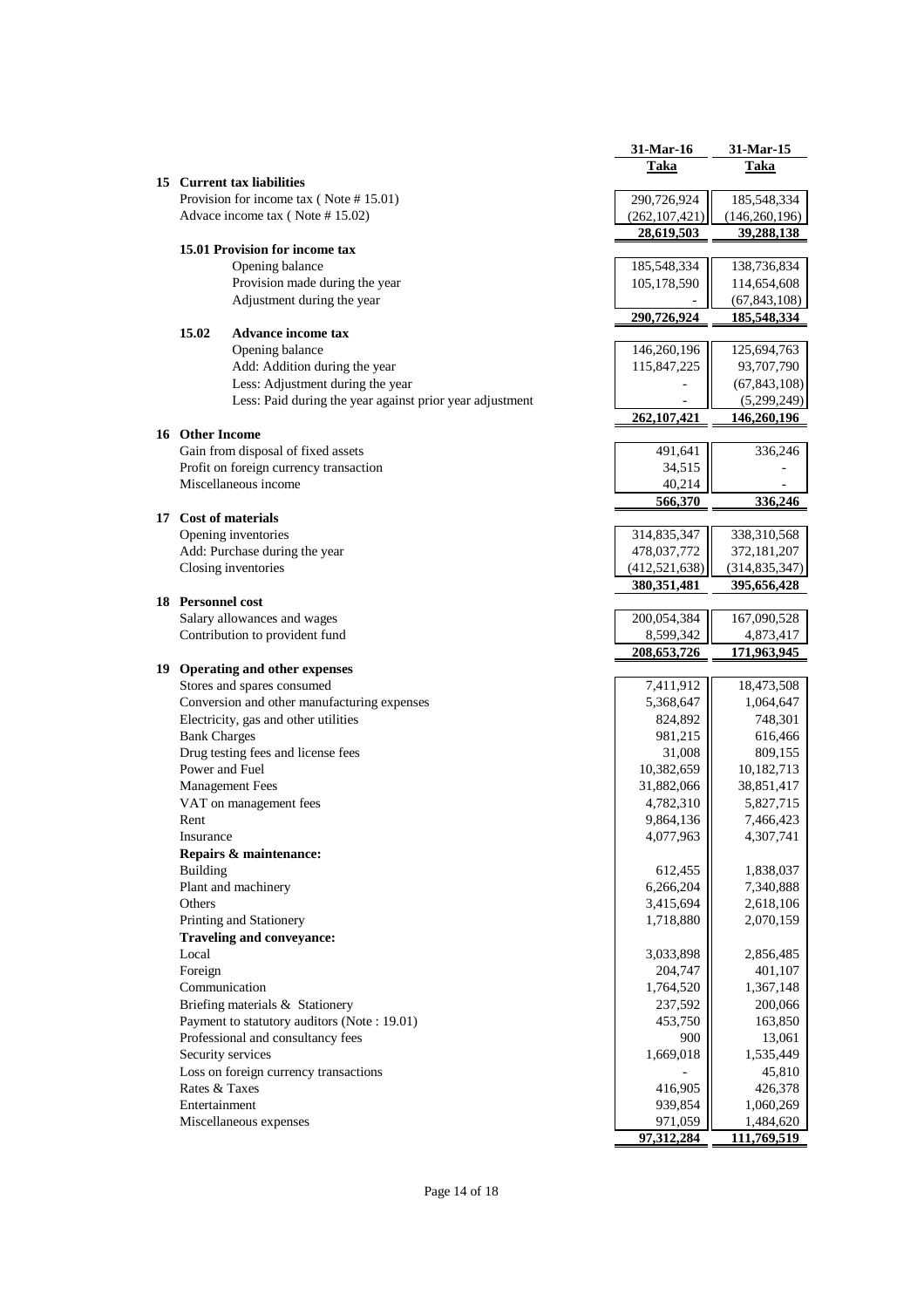|                                                                                                            | 31-Mar-16   | 31-Mar-15   |
|------------------------------------------------------------------------------------------------------------|-------------|-------------|
|                                                                                                            | Taka        | Taka        |
| 19.01 Payment to statutory auditors                                                                        |             |             |
| (Including VAT, where applicable)                                                                          |             |             |
| As Auditors                                                                                                | 75,000      | 75,000      |
| Review of interim financial statements                                                                     | 57,500      |             |
| Other advisory services                                                                                    | 316,250     | 83,850      |
| Reimbursement of out of pocket expenses                                                                    | 5,000       | 5,000       |
|                                                                                                            | 453,750     | 163,850     |
| 20 Selling, Marketing and Distribution expenses                                                            |             |             |
| License fees                                                                                               | 898,291     | 101,098     |
| Electricity, Gas and other Utilities                                                                       | 859,161     | 738,366     |
| <b>Bank Charges</b>                                                                                        | 593,601     | 776,603     |
| Rent                                                                                                       | 6,806,058   | 5,652,810   |
| Insurance                                                                                                  | 2,067,898   | 2,142,931   |
| Others                                                                                                     | 1,557,227   | 936,721     |
| Printing and Stationery                                                                                    | 2,294,735   | 2,302,831   |
| <b>Travelling and conveyance:</b>                                                                          |             |             |
| Local                                                                                                      | 4,513,797   | 2,418,529   |
| Foreign                                                                                                    | 287,034     | 244,235     |
| Communication                                                                                              | 3,089,091   | 1,014,697   |
| Sales promotion expenses                                                                                   | 184,267,528 | 148,980,263 |
| Depot conveyance expenses                                                                                  | 26,680,602  | 21,330,657  |
| Briefing materials & Stationery                                                                            | 12,949,368  | 13,771,440  |
| Training expenses                                                                                          | 29,124,176  | 26,749,110  |
| Sales depot expenses                                                                                       | 10,669      | 21,966      |
| Field staff expenses                                                                                       | 34,764,108  | 30,546,843  |
| Breakage and expiry                                                                                        | 2,377,076   | 2,074,831   |
| Entertainment                                                                                              | 6,400       |             |
| <b>Security Services</b>                                                                                   | 341,652     | 323,033     |
| Miscellaneous expenses                                                                                     | 2,371,409   | 402,810     |
|                                                                                                            | 315,859,881 | 260,529,774 |
| 21 Workers' Profit Participation and Welfare Fund                                                          | 15,148,410  | 16,591,598  |
| As per Labor Act 2006 (under chapter 15), the company has made the provision of 5% on profit before tax to |             |             |
| Workers' Profit Participation and Welfare Fund for the year ended 31 March 2016.                           |             |             |
| 22 Capacity utilization                                                                                    |             |             |
| Installed capacity (tablets/capsules) in pieces                                                            | 348,932,000 | 246,000,000 |
| Utilized capacity (tablets/capsules) in pieces                                                             | 224,226,008 | 222,140,200 |
| Percentage of utilization (%)                                                                              | 64.26       | 90.30       |
| 23 Information relating to consumption of materials                                                        |             |             |
| 2015-2016                                                                                                  | 2014-2015   |             |

|                   | Duantitv                 | <u>Value</u> | Ouantity                 | <u>Value</u>  |
|-------------------|--------------------------|--------------|--------------------------|---------------|
|                   |                          | Taka         |                          | Taka          |
| Raw materials     | 18,197                   | 252,689,158  | 19,714                   | 342, 314, 729 |
| Packing materials | $\overline{\phantom{0}}$ | 44,061,104   | $\overline{\phantom{0}}$ | 33,909,578    |

#### **24 Value of imports calculated on CIF basis**

During the year, the company imported the following items in foreign currencies including in transit :

|                       |                 |           | 2015-2016   | 2014-2015   |             |
|-----------------------|-----------------|-----------|-------------|-------------|-------------|
| <b>Particulars</b>    | <b>Currency</b> | Foreign   | Equivalent  | Foreign     | Equivalent  |
|                       |                 | currency  | Taka        | currency    | Taka        |
| Raw materials         | <b>USD</b>      | 5,263,502 | 413,947,705 | 3,904,914.3 | 305,711,981 |
|                       | <b>EURO</b>     | 21,202    | 1,828,957   | 14,132.4    | 1,512,620   |
| Packing materials     | <b>USD</b>      | 89,075    | 6,994,762   | 130,990.0   | 10,270,269  |
|                       | <b>USD</b>      | 341,973   | 26,936,673  | 209,138.0   | 16,371,988  |
| Capital machinery and | <b>CHF</b>      | 12,500    | 1,050,219   |             |             |
| spare parts           | <b>EURO</b>     | 11,767    | 1,026,583   |             |             |
|                       | <b>YEN</b>      | 428,163   | 275,609     | 49,750.0    | 6,322,986   |
| Promotional inputs    | <b>USD</b>      | 34,136    | 2,699,675   | 119,407.2   | 9,335,488   |
| <b>Total</b>          |                 |           | 454,760,183 |             | 349,525,333 |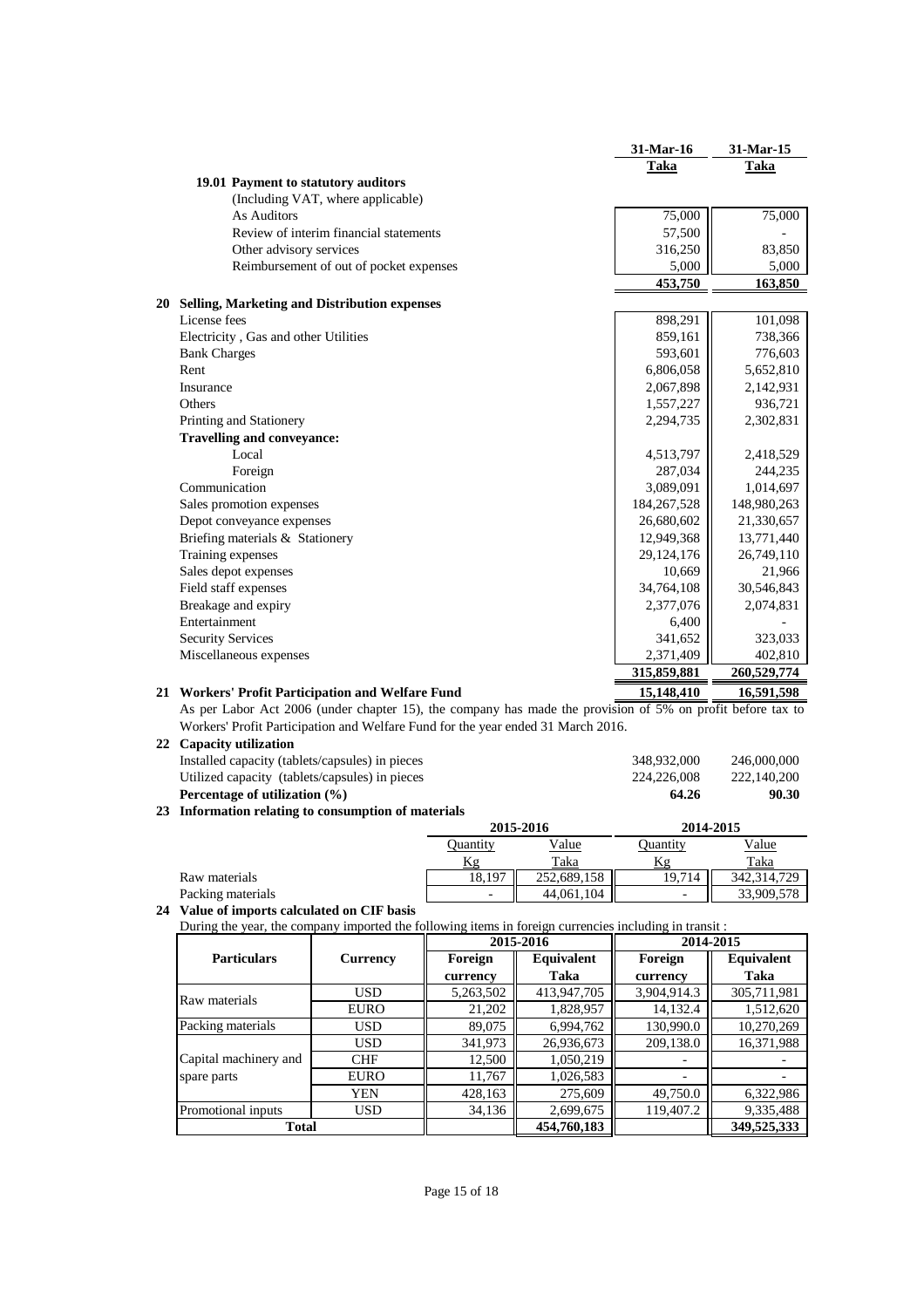|                               | 31-Mar-16 | <b>31-Mar-15</b> |
|-------------------------------|-----------|------------------|
| .<br>$\overline{\phantom{a}}$ | Taka      | <u>Taka</u>      |

#### **25 Particulars of employees**

The number of employees engaged by the company during the year and part thereof was 690 (2015: 602) and all the staff of the Company are drawing salary and allowances above Tk. 3,000 per annum.

#### **26 Basic earnings per share (EPS)**

| Profit after tax | 193,502,072 | 211,190,898 |
|------------------|-------------|-------------|
| Number of shares | 600,000     | 600,000     |
| <b>EPS</b>       | 322.50      | 351.98      |
|                  |             |             |

#### **27 Operating leases - Leases as lessee**

The company ususally leases office premises, factory land and guest house. The leases typically run for a period of years as mentioned in the lease agreements, with an option to renew the lease after that date.

#### **27.01 Future minimum lease payments**

As at 31 March, the future minimum lease payments under non-cancellable lease were as follows.

| Less than one year                         | 4,567,992   | 4,325,750   |
|--------------------------------------------|-------------|-------------|
| Between two and five years                 | 19,375,899  | 18,919,100  |
| More than five years                       | 139,026,960 | 144,051,751 |
|                                            | 162,970,852 | 167,296,602 |
| 27.02 Amounts recognized in profit or loss |             |             |
| Lease rent-Factory                         | 4,152,720   | 4,152,720   |
| Lease rent-Other                           | 12,097,166  | 8,966,513   |
| Contingent rent expenses                   | 420,308     |             |
|                                            | 16,670,194  | 13,119,233  |
| <b>Contingent liability</b><br>28          |             |             |
| Bank guarantee                             | 557,432     | 557,432     |
| Letter of credit                           | 58,864,896  | 107,569,485 |
|                                            | 59,422,328  | 108.126.917 |

#### **29 Events after the date of statement of financial position**

There is no significant events subsequent to the date of statement of financial position to report which had an influence on the statement of financial position or the Statement of Comprehensive Income that require adjustments or separate disclosure.

#### **30 Financial risk management objective and policies**

The Board of Directors has the overall responsibility for the establishment and oversight of the Company's risk management framework. The Board is responsible for developing and monitoring the Company's risk management policies.

#### **30.1 Credit risk**

Credit risk represents the accounting loss that would be recognized at the reporting date if counter parties fail completely to perform as contracted. It mainly comprises of trade receivables, advances to suppliers, advance to employees, imprest money with employees and bank balances. The Company's maximum exposure to credit risk at the reporting date is as follows:

| Trade receivables            | 27,861,945 | 34,471,843 |
|------------------------------|------------|------------|
| Interest receivable          | 1,148,050  | 1,997,665  |
| Insurance receivable         | 1,731,000  | 28,230     |
| Advance to employees         | 87,300     | 589,588    |
| Advance to suppliers         | 15,167,504 | 4,866,254  |
| Imprest money with employees | 1,298,601  | 1,263,402  |
| Security deposits            | 516,995    | 492,153    |
| Prepaid expenses             | 6.312.395  | 127,446    |
|                              | 54,123,790 | 43,836,581 |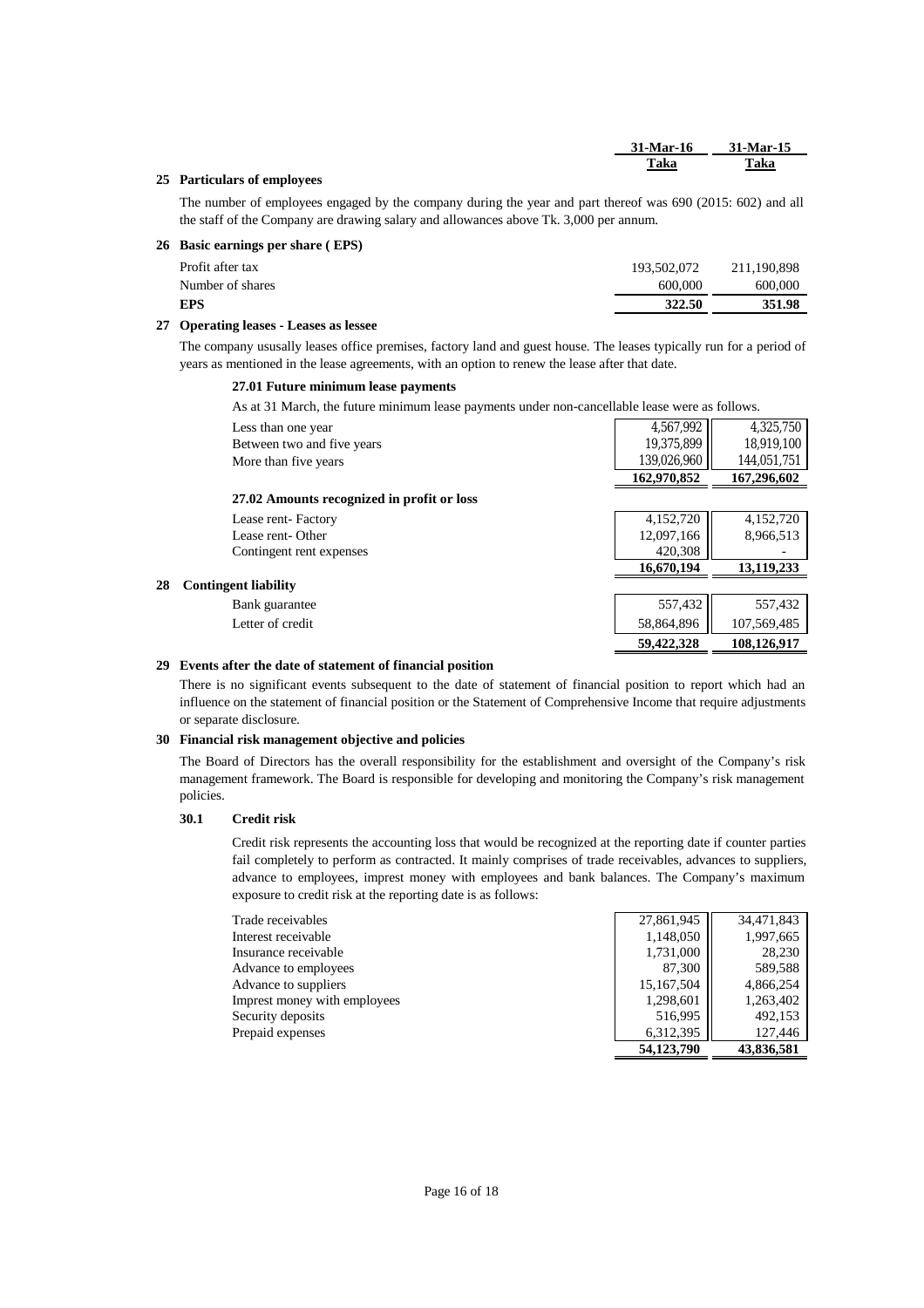|                                                                     | 31-Mar-16  | 31-Mar-15  |
|---------------------------------------------------------------------|------------|------------|
|                                                                     | Taka       | Taka       |
| The aging of trade receivables at the reporting date is as follows: |            |            |
| Due over twelve months                                              | 2,784,765  | 3.142.371  |
| Due over six months                                                 | 12,446,702 | 785,063    |
| Due below six months                                                | 14,420,643 | 30,544,409 |
|                                                                     | 29,652,110 | 34,471,843 |
| Less: Provision for bad debt                                        | 1.790.165  |            |
|                                                                     | 27,861,945 | 34,471,843 |

To mitigate the credit risk against trade and other receivables, the company has a system of specific credit line period to the parties. This outstanding period and amount are regularly monitored. The Company endeavors to cover the credit risks on all other receivables, where possible, by restricting credit facility and stringent monitoring.

#### **30.2 Liquidity risk**

Liquidity risk is the risk that the Company will not be able to meet its financial obligations as they fall due.

The table below summarises the Company's financial liabilities as at the reporting date.

| Liabilities for goods & services                                                | 330,794,504 | 246, 173, 108 |
|---------------------------------------------------------------------------------|-------------|---------------|
| Liability for contribution to Workers' Profit Participation and Welfare<br>Fund | 15,148,410  | 17,043,821    |
| Payable to employees                                                            | 3,802,299   | 569,893       |
| Deposits for motor cycle from employees                                         | 7.844.922   | 6,477,338     |
|                                                                                 | 357,590,135 | 270,264,160   |

Maintaining sufficient cash, the availability of funding through an adequate amount of committed bank facilities, the company manages the liquidity risk.

#### **30.3 Market risk**

Market risk is the risk that the fair value of future cash flows of a financial instrument will fluctuate because of changes in market prices such as foreign exchange rates, interest rates and other price risks. The objective of market risk management is to manage and control market risk exposures within an acceptable range.

#### **30.3.1 Foreign currency risk**

The risk that the fair value or future cash flows of a financial instrument will fluctuate because of changes in foreign exchange rates. The Company's exposure to the risk of changes in foreign exchange rates relates primarily to company's operating activities with the foreign suppliers.

The Company's exposure to foreign currency risk in major currencies at their gross values is as follows:

|                     | Foreign      | 31-Mar-16                | 31-Mar-15 |
|---------------------|--------------|--------------------------|-----------|
|                     | currency     | Taka                     | Taka      |
| Current liabilities | <b>EURO</b>  | $\overline{\phantom{a}}$ | 14.132    |
|                     | <b>POUND</b> | $\overline{\phantom{0}}$ | 49,750    |
|                     | USD          | .791.973                 | 4.364.449 |

The Company did not experience with any unusual profit or loss causing from foreign exchange fluctuation till date.

#### **30.3.2 Interest rate risk**

Interest rate risk is the risk that the fair value or future cash flows of a financial instrument will fluctuate because of changes in market interest rates. The Company's exposure to the risk of changes in market interest rate relates primarily to the Company's short-term deposits.

At the reporting date, the average interest rate of the Company's investment in Fixed Deposit was as

|                             | 31-Mar-16                           | 31-Mar-15 | 31-Mar-16             | 31 Mar 15   |
|-----------------------------|-------------------------------------|-----------|-----------------------|-------------|
|                             | <b>Effective rates</b> %            |           | <b>Amount in Taka</b> |             |
| Investment in Fixed Deposit | $0.22\% - 3.30\% - 3.25\% - 4.50\%$ |           | 510.557.432           | 410.557.432 |